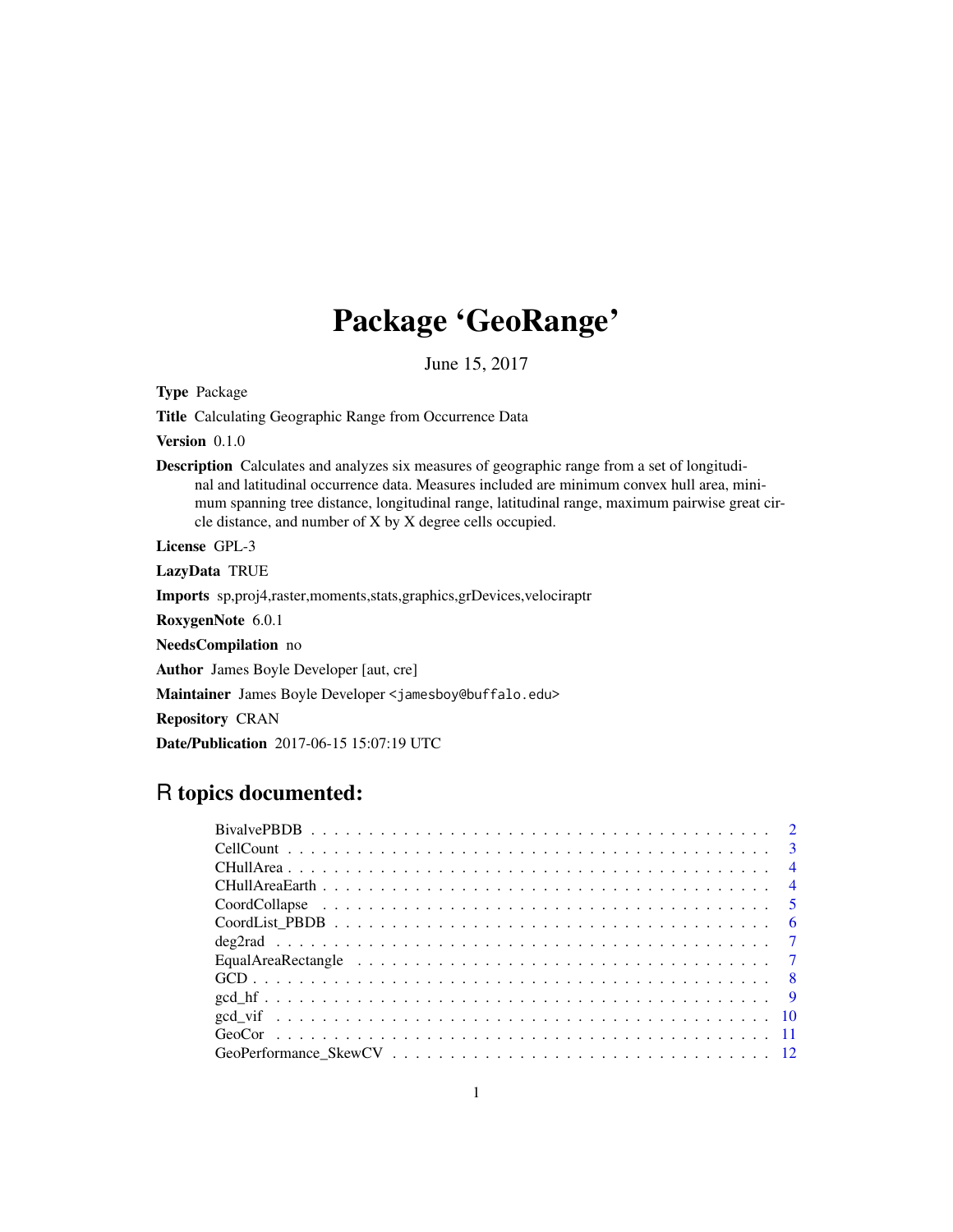# <span id="page-1-0"></span>2 BivalvePBDB

| Index | 29 |
|-------|----|

| BivalvePBDB | Occurrence data on bivalves from the Ypresian Data from the Paleo- |
|-------------|--------------------------------------------------------------------|
|             | biology Database via the velociraptr package on May 17th, 2017     |

# Description

Occurrence data on bivalves from the Ypresian Data from the Paleobiology Database via the velociraptr package on May 17th, 2017

# Usage

data(BivalvePBDB)

# Format

A csv file

# Examples

data(BivalvePBDB)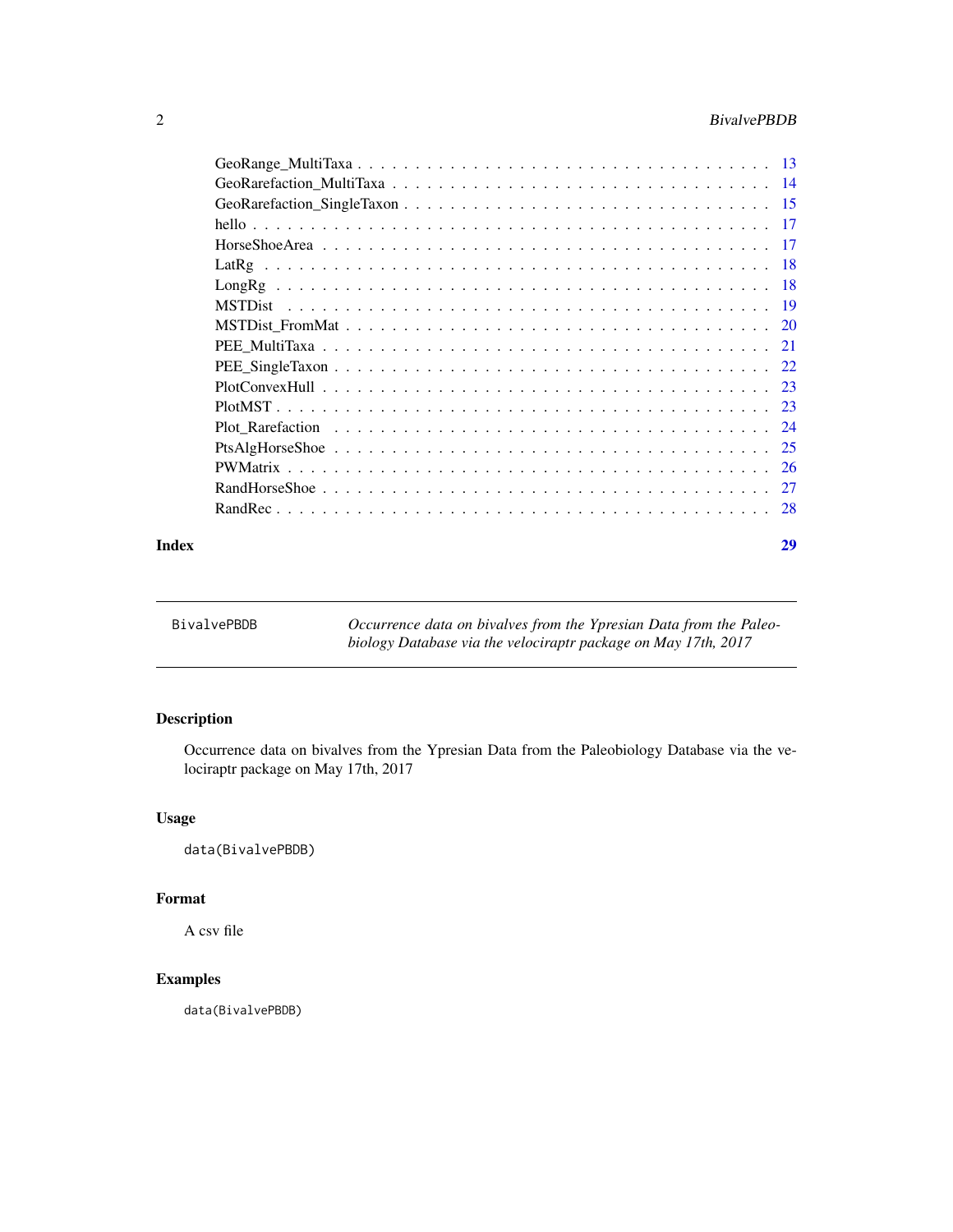<span id="page-2-0"></span>

Calculates degree x degree cell counts of a specified size

# Usage

```
CellCount(longs, lats, CellSize = 5, longBounds = c(-180, 180),
  latBounds = c(-90, 90)
```
# Arguments

| longs      | - Array of longitudinal occurrence values in decimal degrees |
|------------|--------------------------------------------------------------|
| lats       | - Array of latitudinal occurrence values in decimal degrees  |
| CellSize   | - Size of each cell in degree X degree                       |
| longBounds | - Array of longitudinal boundaries in decimal degrees        |
| latBounds  | - Array of latitudinal boundaries in decimal degrees         |

#### Value

Returns the number of cells occupied, specified cell size, and coordinate list

#### Note

This method uses grids cells constructed by equal degrees not area. So high latitude cells will have smaller areas than those at low latitude

```
longs<-c(22,55,-144)
lats<-c(-12,22,-12)
CellCount(longs,lats,CellSize=5,longBounds=c(-180,180),latBounds=c(-90,90))
```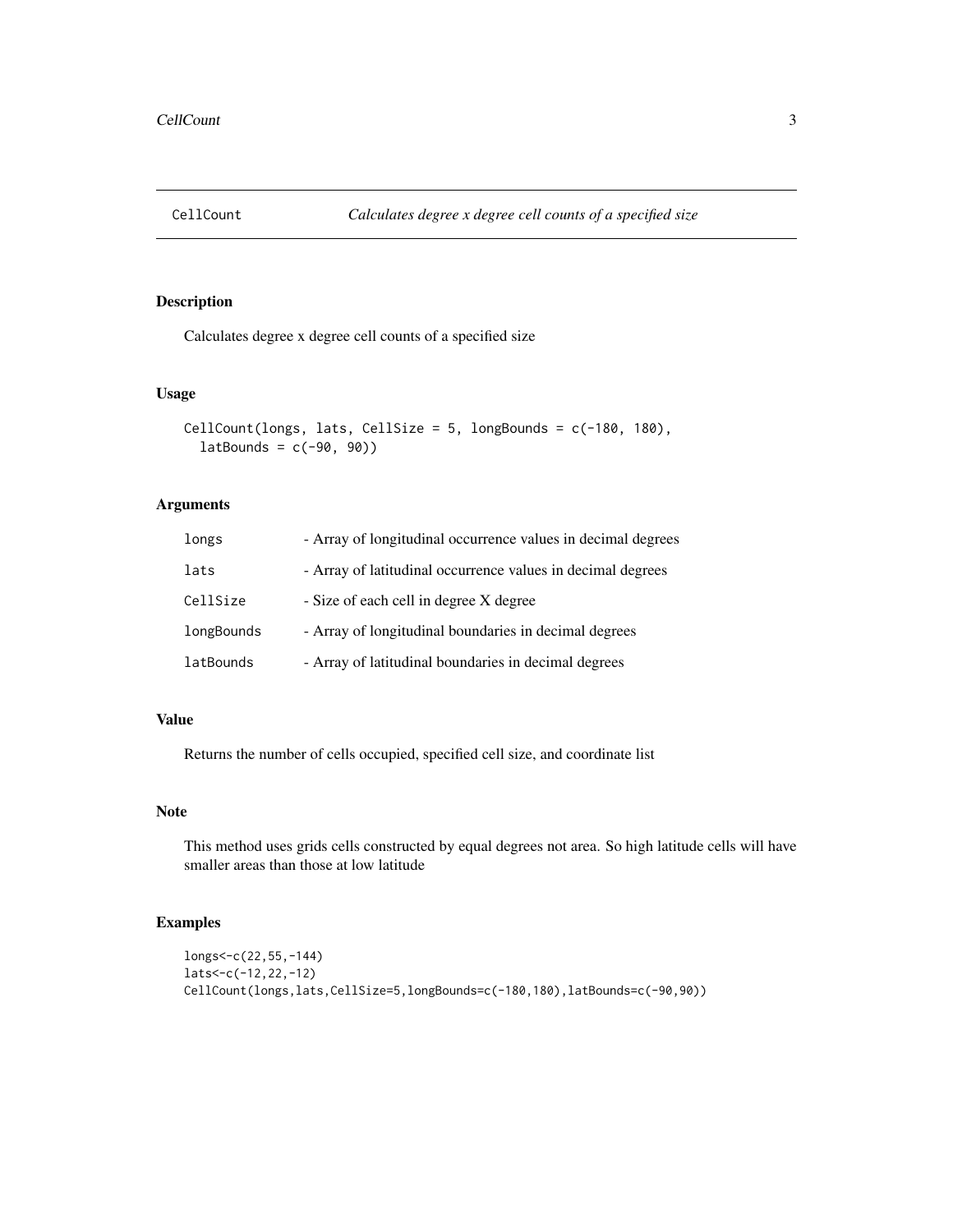<span id="page-3-0"></span>

Performs Convex Hull area calculation

# Usage

```
CHullArea(longs, lats)
```
# Arguments

| longs | - Array of longitudinal occurrence values in decimal degrees |
|-------|--------------------------------------------------------------|
| lats  | - Array of latitudinal occurrence values in decimal degrees  |

# Details

Uses the cylindrical equal area projection in order to check if the minimum convex hull wraps around the prime meridian

# Value

Returns area of a set of coordinates

# Note

Relies on the 'sp' package for the Polygon and chull function

# Examples

```
longs<-c(-12,23,55)
lats<-c(34,22,30)
CHullArea(longs,lats)
```

| CHullAreaEarth | Performs convex hull area calculation from coordinate sets on the |
|----------------|-------------------------------------------------------------------|
|                | Earth's surface                                                   |

# Description

Performs convex hull area calculation from coordinate sets on the Earth's surface

#### Usage

CHullAreaEarth(longs, lats)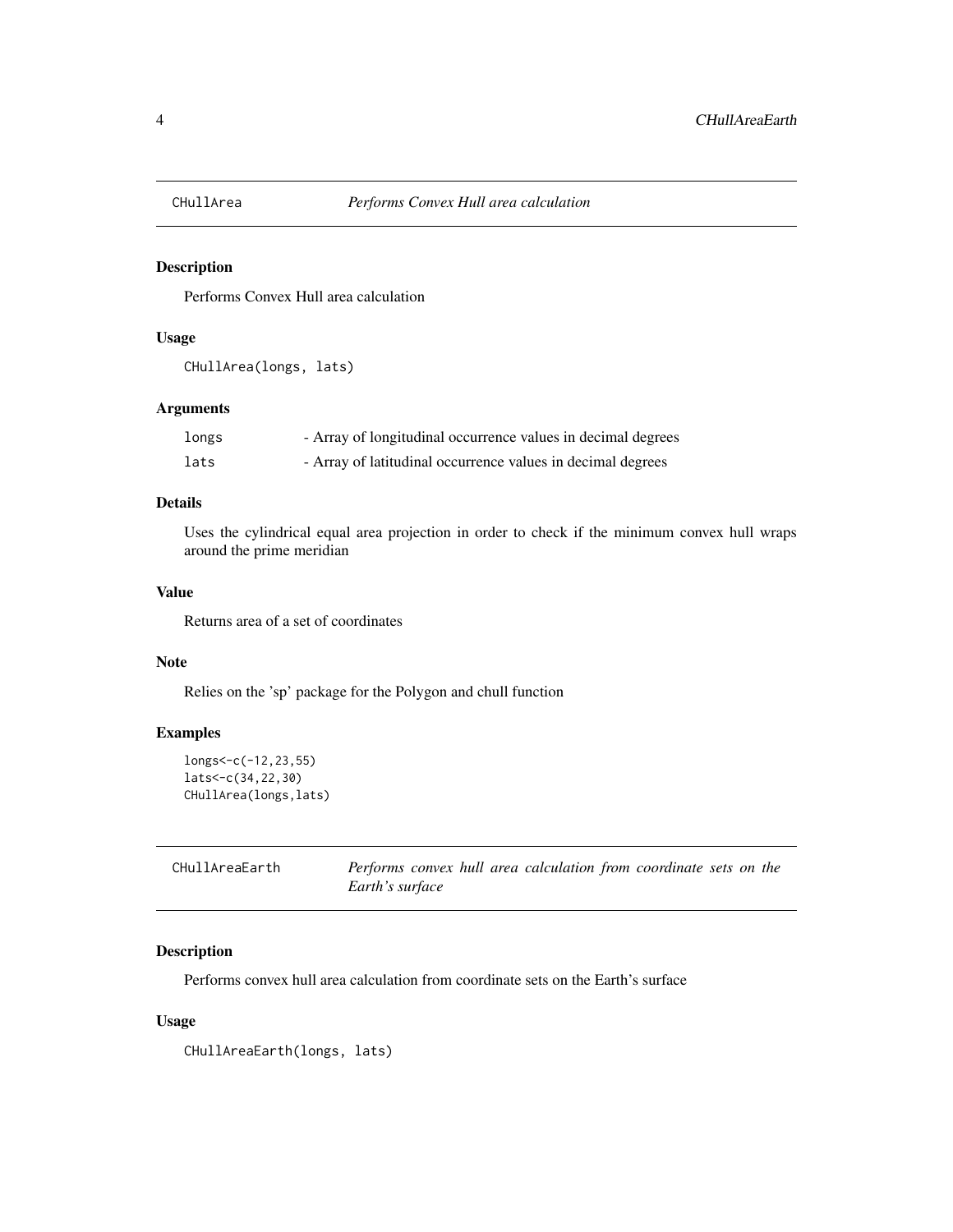# <span id="page-4-0"></span>CoordCollapse 5

#### Arguments

| longs | - Longitudinal coordinates of occurrences in decimal degrees |
|-------|--------------------------------------------------------------|
| lats  | - Latitudinal coordinates of occurrences in decimal degrees  |

# Details

Uses the cylindrical equal area projection in order to check if the minimum convex hull wraps around the prime meridian

### Value

Returns the convex hull area is square kilometers

# Note

Relies on the 'sp' package for the Polygon and chull function. Assumes latitude and longitude coordinates use the WGS84 datum

# Examples

```
longs<-c(-133,-101,56)
lats<-c(33,12,-2)
CHullAreaEarth(longs,lats)
```

| CoordCollapse | Removes duplicate geographic locations and binds coordinates into a |
|---------------|---------------------------------------------------------------------|
|               | single element                                                      |

# Description

Removes duplicate geographic locations and binds coordinates into a single element

#### Usage

```
CoordCollapse(longs, lats)
```
# Arguments

| longs | - Longitudinal coordinates of occurrences in decimal degrees |
|-------|--------------------------------------------------------------|
| lats  | - Latitudinal coordinates of occurrences in decimal degrees  |

# Value

Returns a 2-column array of coordinates without any duplicate locations

# Note

Points are truncated to the hundredths place before checking for duplicates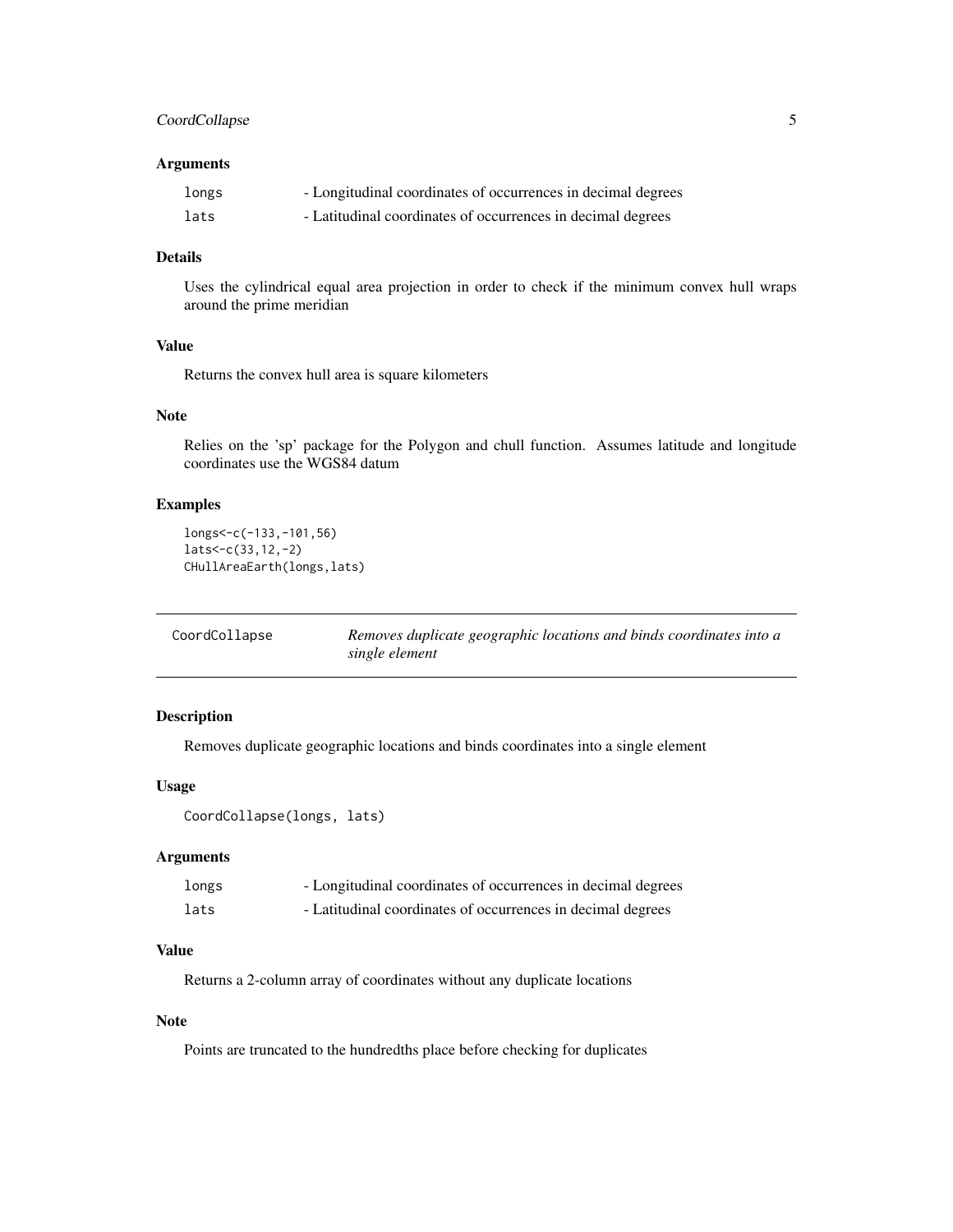# Examples

```
longs<-c(34,133,-45)
lats<-c(-12,44,76)
CoordCollapse(longs,lats)
```
CoordList\_PBDB *Creates an occurrence matrix of taxa by coordinates from the Paleobiology Database*

# Description

Creates an occurrence matrix of taxa by coordinates from the Paleobiology Database

#### Usage

```
CoordList_PBDB(pbdb_data)
```
#### Arguments

| pbdb data | - Matrix of occurrence records from the Paleobiology Database, see down- |
|-----------|--------------------------------------------------------------------------|
|           | loadPBDB function in velociraptr package                                 |

# Details

Cuts out records for which there is no paleogeographic information known

# Value

Returns a taxa by coordinates matrix of occurrences

# See Also

See the velociraptr package for more details on downloading PBDB data

```
data(BivalvePBDB)
CoordList_PBDB(BivalvePBDB)
```
<span id="page-5-0"></span>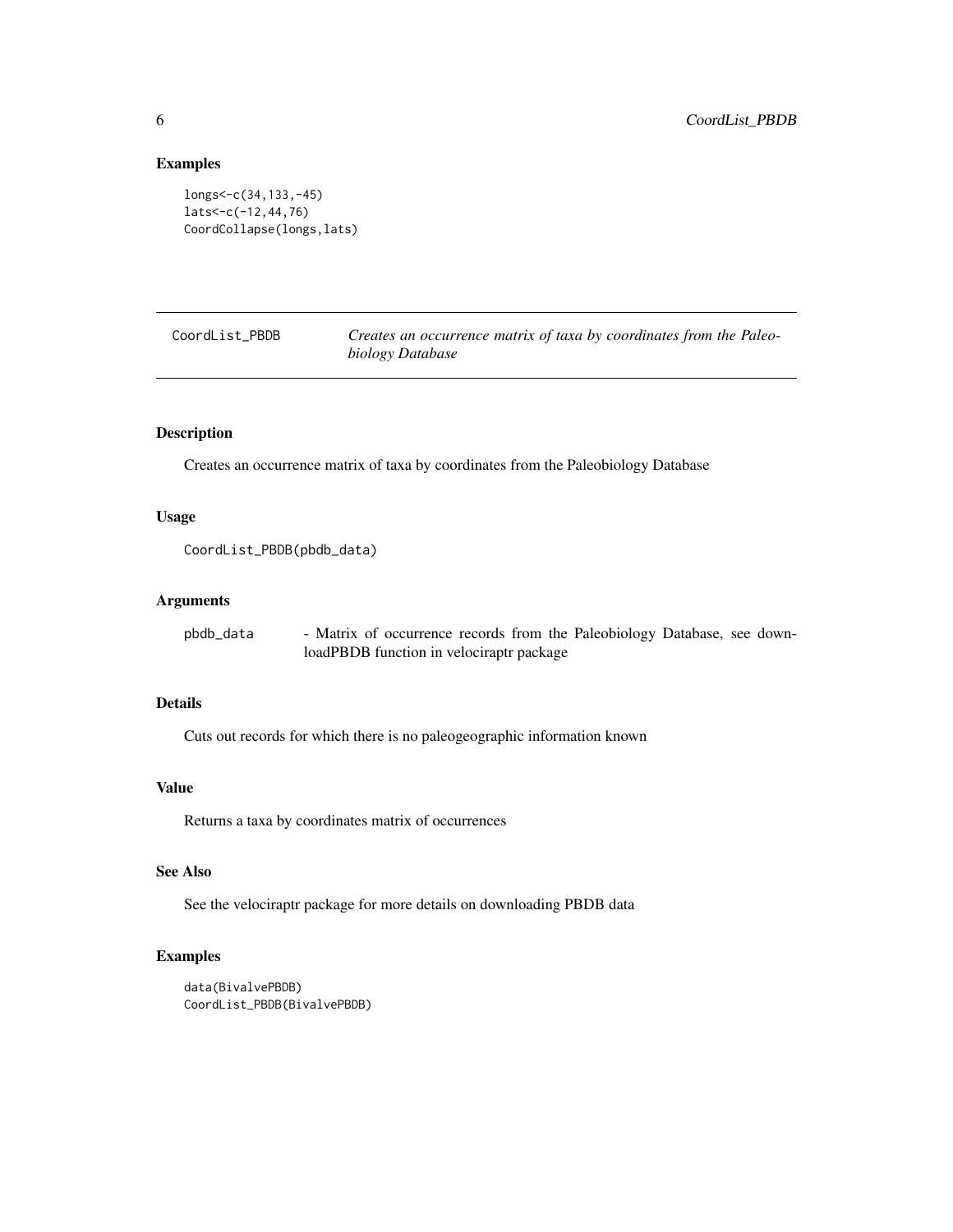<span id="page-6-0"></span>

Converts degrees to radians

# Usage

deg2rad(deg)

# Arguments

deg - decimal degree to be converted to radians

# Value

Returns the degree in radians

# References

[1]Originally from http://www.r-bloggers.com/great-circle-distance-calculations-in-r/

# Examples

deg2rad(45)

| EqualAreaRectangle | Create a rectangular shaped distribution with equal area to a given |  |
|--------------------|---------------------------------------------------------------------|--|
|                    | area                                                                |  |

# Description

Create a rectangular shaped distribution with equal area to a given area

# Usage

```
EqualAreaRectangle(center = c(\theta, \theta), TargetArea, error = 0.001)
```
# Arguments

| center     | - Arrary containing the coordinates of the center of circular portion of the rect-<br>angle in decimal degree |
|------------|---------------------------------------------------------------------------------------------------------------|
| TargetArea | - Area in square kilometers desired for the rectangle                                                         |
| error      | - The tolerable proportion of error between the rectangular shape and the Tar-<br>getArea                     |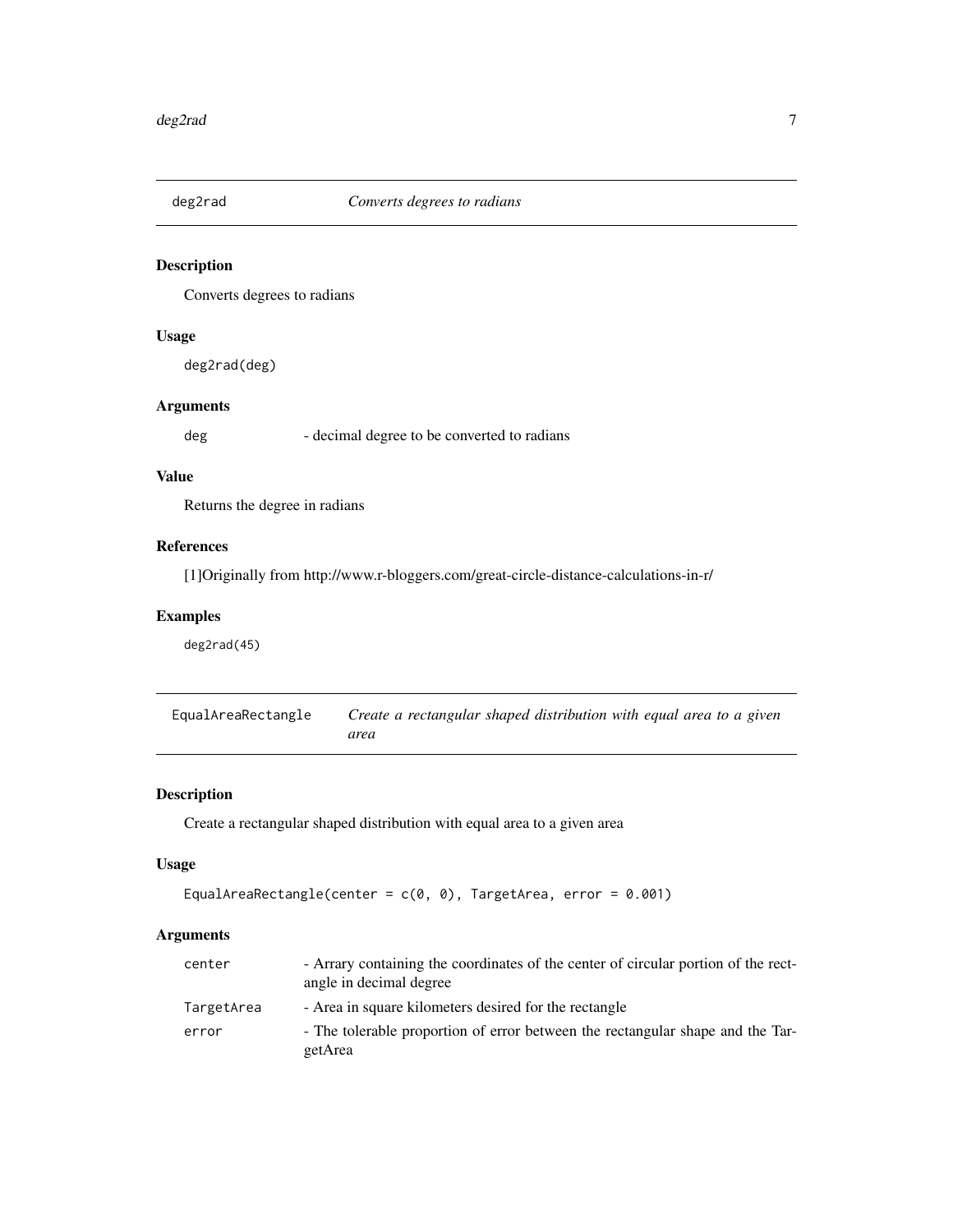# <span id="page-7-0"></span>Value

Returns a 2-dimensional array of decimal degree coordinates outlining a rectangular shaped distribution

#### Note

This returns 100 evenly spaced points along each corner of the rectangle, in addition to the corners themselves

# Examples

```
HorseShoeTest<-PtsAlgHorseShoe(z=2000,spacing=1,endAngles=c(-90,90))
HorseShoePts<-RandHorseShoe(center=c(0,0),npts=100,HorseShoeShape=HorseShoeTest)
EqualAreaRectangle(TargetArea=as.numeric(HorseShoePts$TotalArea_km2),error=0.001)
```

|             | ×<br>۰       |  |
|-------------|--------------|--|
|             |              |  |
| I<br>$\sim$ | ۰.<br>$\sim$ |  |

GCD *Calculates the maximum pairwise great circle distance from a set of decimal degree coordinates*

#### Description

Calculates the maximum pairwise great circle distance from a set of decimal degree coordinates

#### Usage

GCD(longs, lats)

#### Arguments

| longs | - Longitudinal coordinates of occurrences in decimal degrees |
|-------|--------------------------------------------------------------|
| lats  | - Latitudinal coordinates of occurrences in decimal degrees  |

# Details

Because this function does not account for the possibility that a taxa may wrap around more than half the Earth the maximum value is half the circumference of the Earth, approximately 20,038 kilometers.

# Value

Returns the maximum great circle distance in kilometers

#### Note

The great circle distance can be extracted from the result of a minium spanning tree calcualation MSTDist() if available to avoid redundant calculations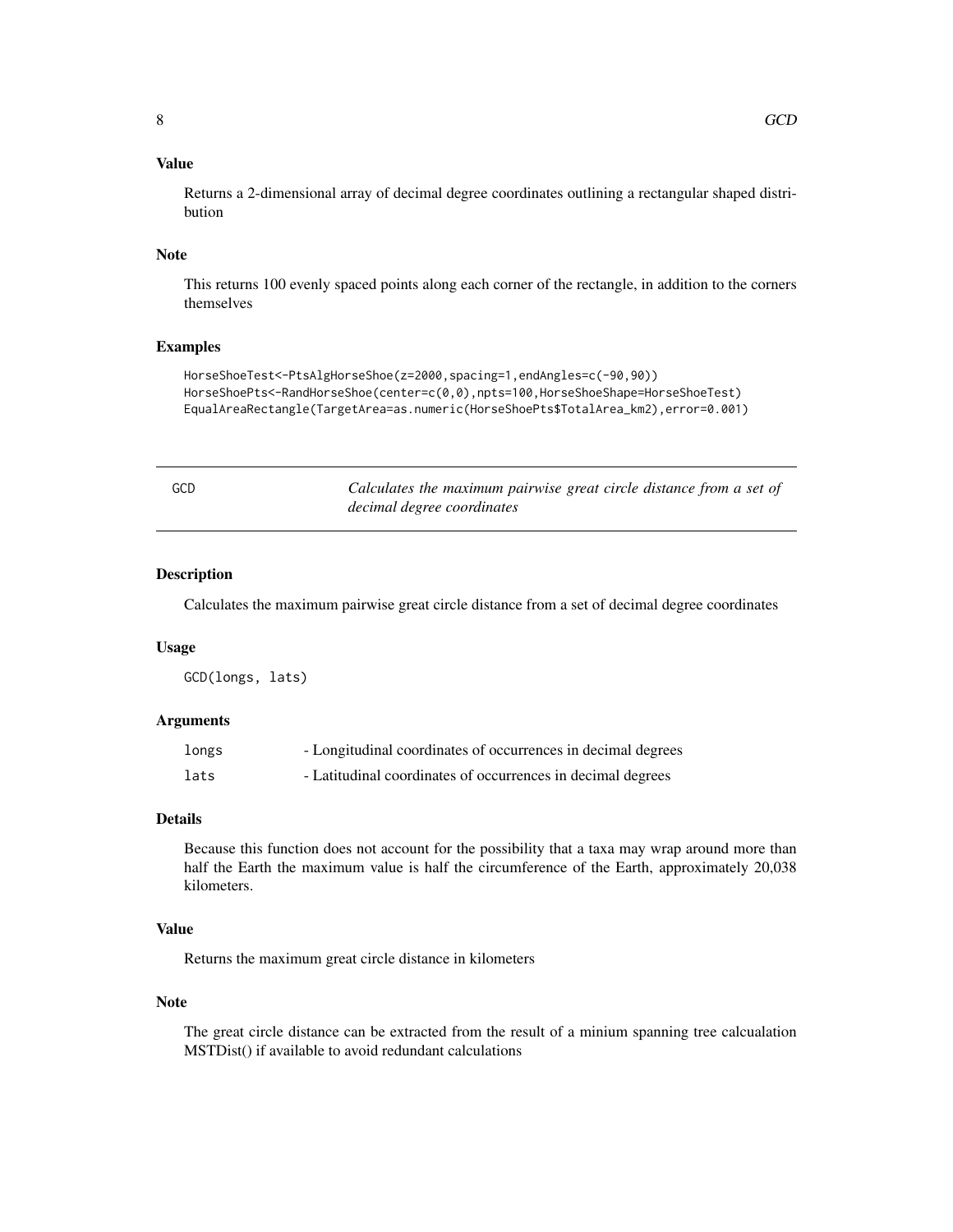#### <span id="page-8-0"></span>gcd\_hf 99

# Examples

```
longs<-c(34,156,-78)
lats<-c(45,12,9)
GCD(longs,lats)
```
gcd\_hf *Calculates the geodesic distance between two points specified by latitude and longitude using the Haversine formula*

# Description

Calculates the geodesic distance between two points specified by latitude and longitude using the Haversine formula

#### Usage

gcd\_hf(long1, lat1, long2, lat2)

# Arguments

| long1 | - Longitudinal value of first point in decimal degrees  |
|-------|---------------------------------------------------------|
| lat1  | - Latitudinal value of first point in decimal degrees   |
| long2 | - Longitudinal value of second point in decimal degrees |
| lat2  | - Latitudinal value of second point in decimal degrees  |

# Details

The Haversine formula can be inaccurate depending on coordinates

# Value

Returns the distance between two points on the Earth in kilometers

#### Note

The haversine method is inaccuarate and should only be used when the vicenty formula fails or over very small distances

#### References

[1] Adapted from http://www.r-bloggers.com/great-circle-distance-calculations-in-r/

```
long1<-22
lat1<-44
long2<-52
lat2<-51
gcd_hf(long1,lat1,long2,lat2)
```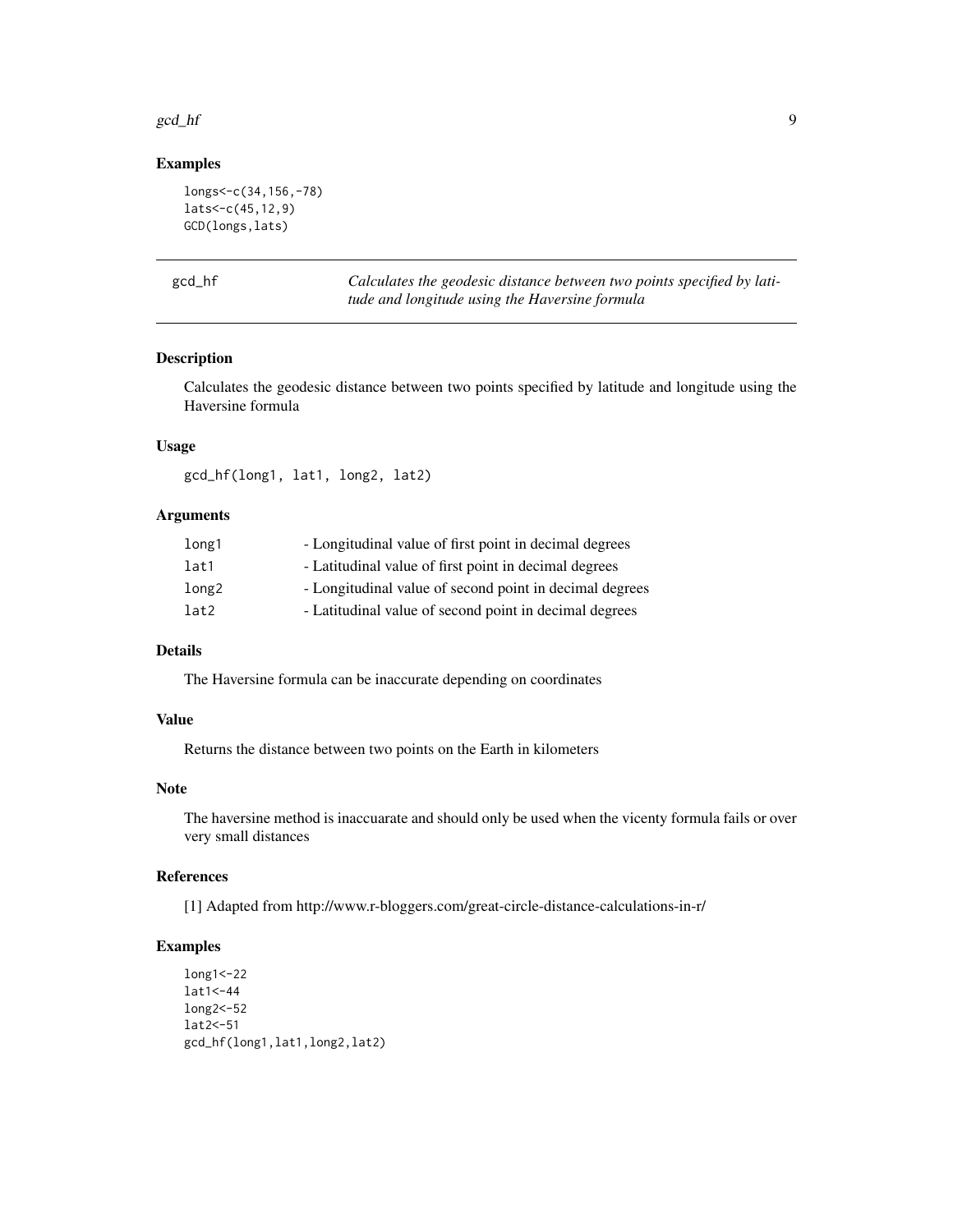<span id="page-9-0"></span>

Calculates the geodesic distance between two points specified by latitude/longitude using Vincenty inverse formula for ellipsoids

# Usage

gcd\_vif(long1, lat1, long2, lat2)

# Arguments

| long1 | - Longitudinal value of first point in decimal degrees  |
|-------|---------------------------------------------------------|
| lat1  | - Latitudinal value of first point in decimal degrees   |
| long2 | - Longitudinal value of second point in decimal degrees |
| lat2  | - Latitudinal value of second point in decimal degrees  |

# Value

Returns the distance between two points on the Earth in kilometers

# References

[1] Adapted from http://www.r-bloggers.com/great-circle-distance-calculations-in-r/

```
long1<-22
lat1<-44
long2<-52
lat2<-51
gcd_vif(long1,lat1,long2,lat2)
```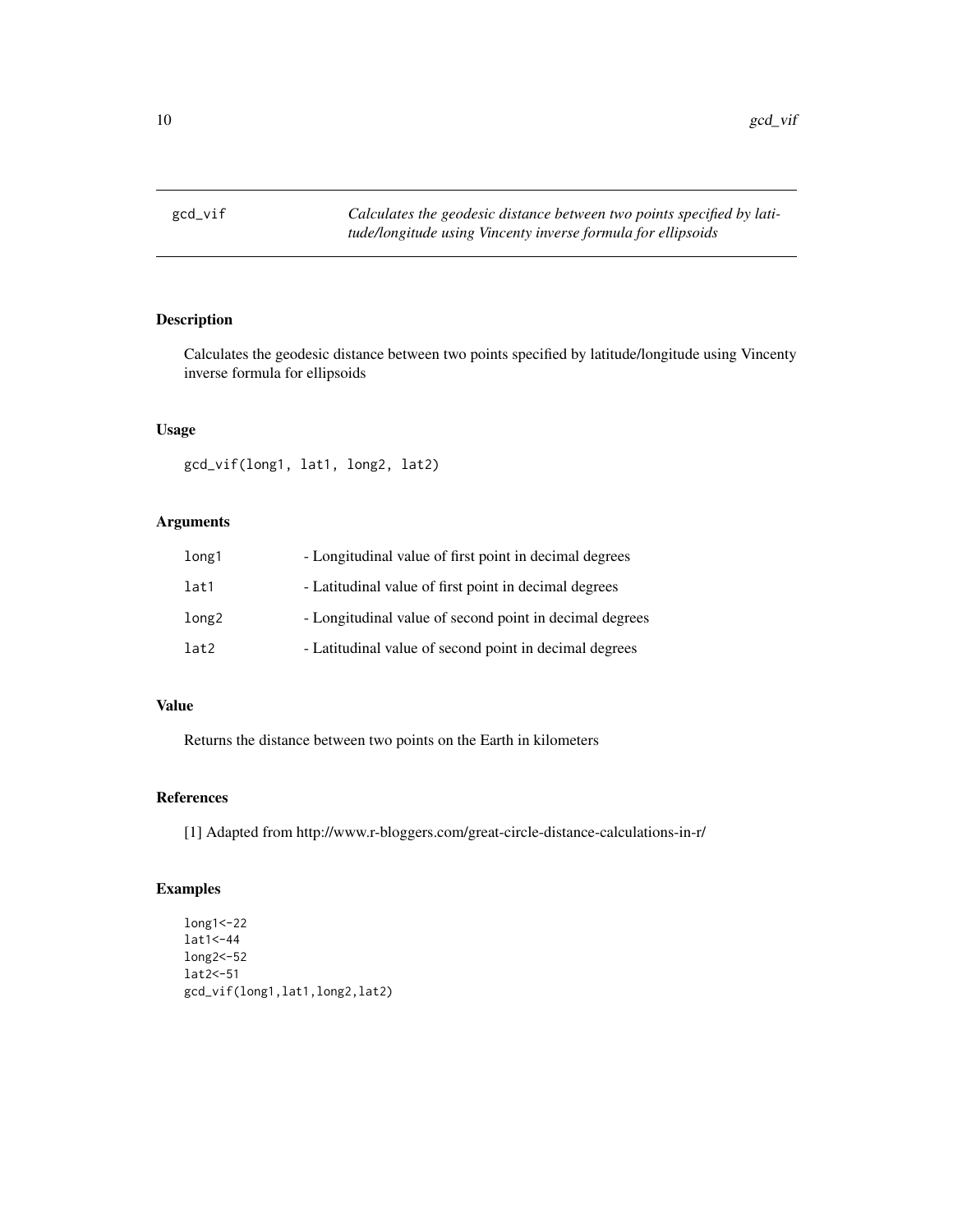<span id="page-10-0"></span>GeoCor *Function to calculate the correlation coefficient for pairwise comparisons between geographic range measures*

### Description

Function to calculate the correlation coefficient for pairwise comparisons between geographic range measures

# Usage

```
GeoCor(GeoRange, Start = 1, method = "pearson")
```
#### Arguments

| GeoRange | - A matrix of taxa by geographic range calculations, as from the GeoRange MultiTaxa<br>function |
|----------|-------------------------------------------------------------------------------------------------|
| Start    | - The column index value where geographic range measures to be compared<br>starts               |
| method   | - The correlation method to be used. See the cor() function for available inputs                |

# Value

Returns a sparse pairwsie matrix of correlation coefficients

#### Note

The correlation calculation uses the "pairwise.complete.obs" option from the cor function so that only complete pairs of observations are used, pairs containing an NA are ignored

#### See Also

See the velociraptr package for details of the downloadPBDB() function

#### Examples

```
## Not run:
data(BivalvePBDB)
BivalveMatrix<-CoordList_PBDB(BivalvePBDB)
testBivalve<-GeoRange_MultiTaxa(OccMatrix=BivalveMatrix,TaxaStart=3)
GeoCor(testBivalve,Start=1,method="kendall")
```
## End(Not run)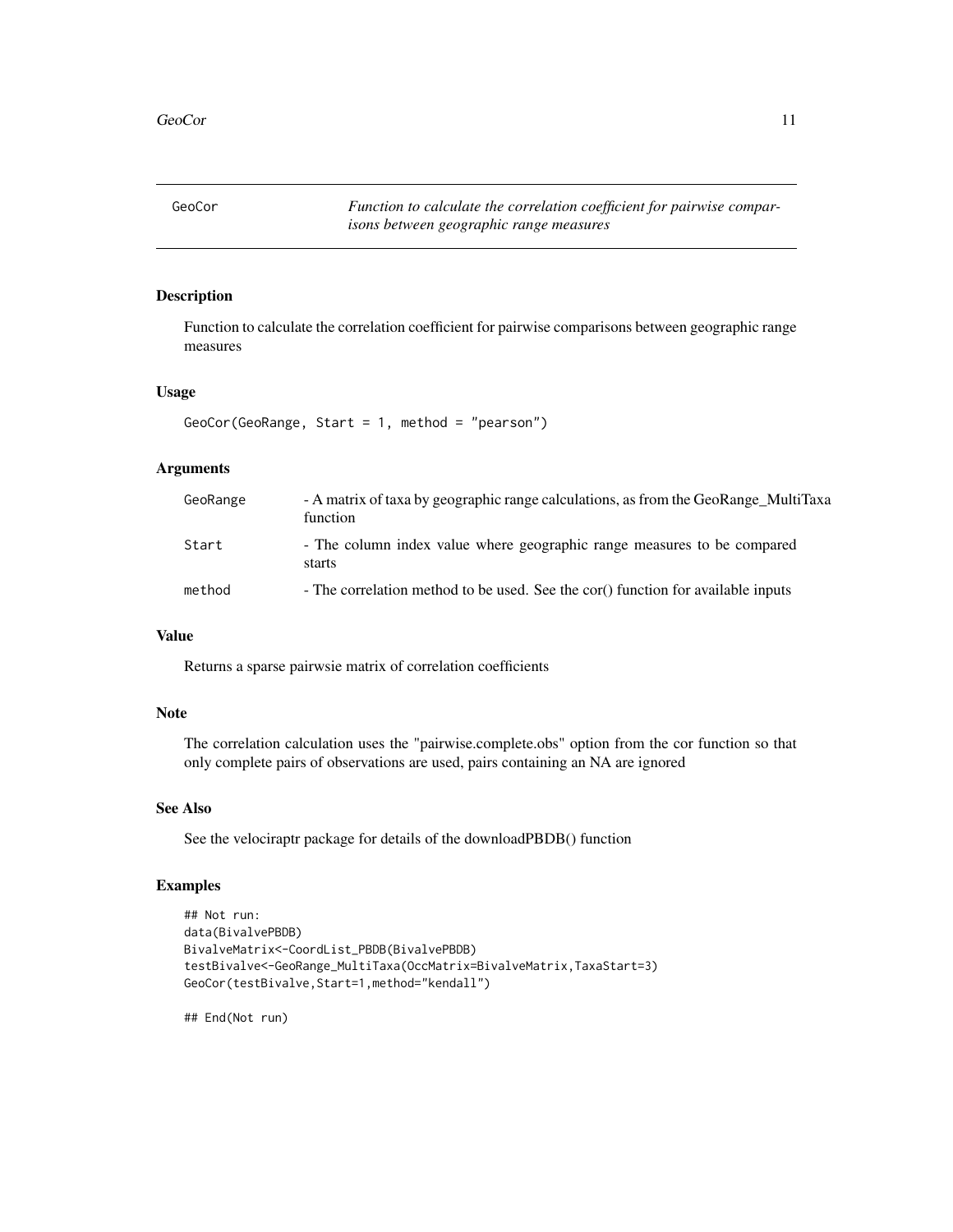<span id="page-11-0"></span>GeoPerformance\_SkewCV *Function to calculate the skewness and coefficient of variance for a set of geographic range calculations*

# Description

Function to calculate the skewness and coefficient of variance for a set of geographic range calculations

#### Usage

GeoPerformance\_SkewCV(GeoRange)

#### Arguments

| GeoRange | - Data matrix containing the geographic range calculations for a set of taxa, as |
|----------|----------------------------------------------------------------------------------|
|          | from the GeoRange_MultiTaxa() function                                           |

#### Value

Returns a list of the skewness and coefficient of variance for each geographic range measure

#### Note

The coefficient of variance returned is standard deviation/mean

#### See Also

See the raster and moments packages for more details on the calculation of skewness and coefficient of variance

#### Examples

```
## Not run:
data(BivalvePBDB)
BivalveMatrix<-CoordList_PBDB(BivalvePBDB)
BivalveGeo<-GeoRange_MultiTaxa(OccMatrix=BivalveMatrix,TaxaStart=3)
GeoPerformance_SkewCV(BivalveGeo)
```
## End(Not run)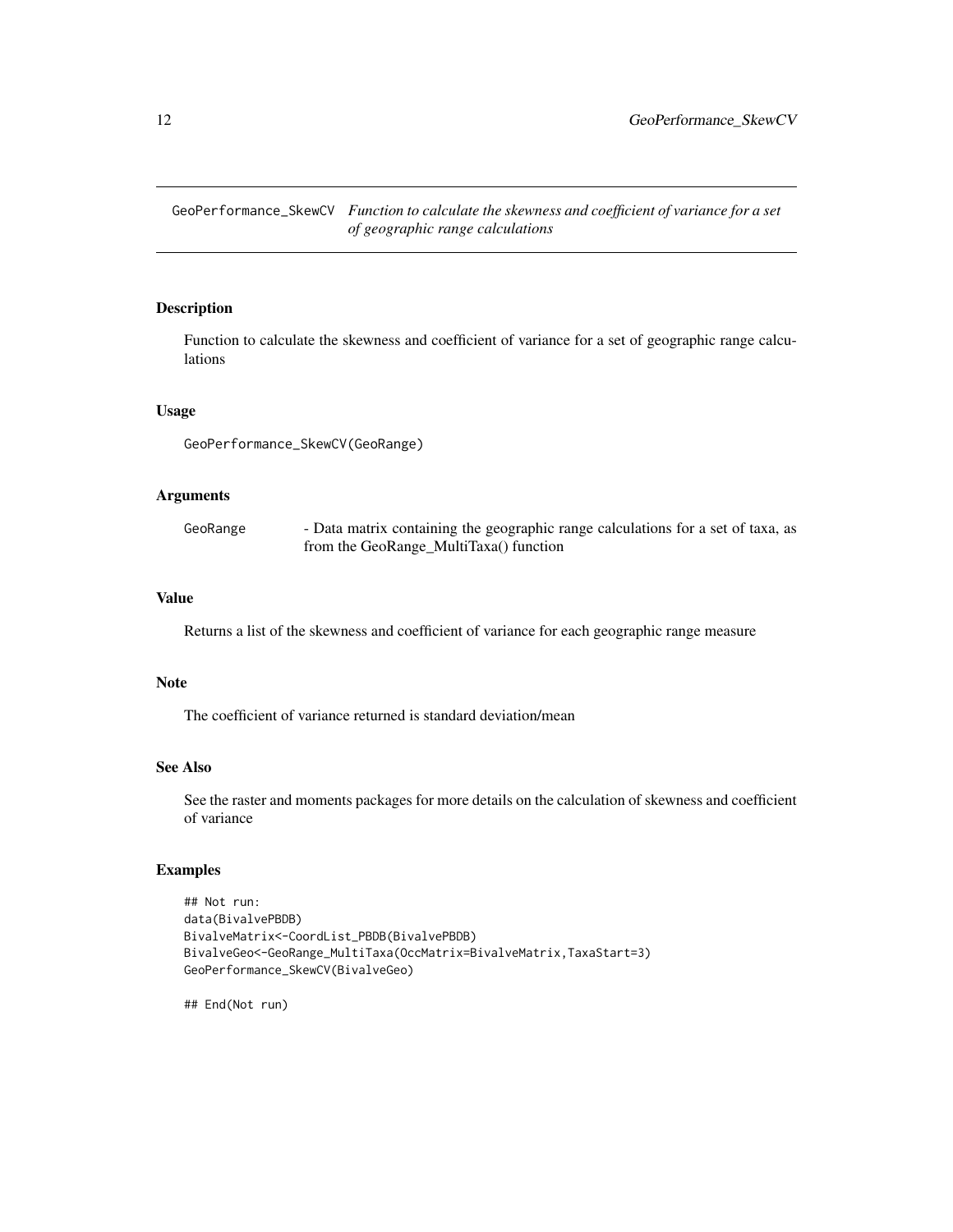<span id="page-12-0"></span>GeoRange\_MultiTaxa *Function to tabulate number of occurrences/locations, six geographic range measures, minimum and maximum latitude and longitude for each taxon in a dataset*

# Description

Function to tabulate number of occurrences/locations, six geographic range measures, minimum and maximum latitude and longitude for each taxon in a dataset

#### Usage

```
GeoRange_MultiTaxa(OccMatrix, TaxaStart, LongPos = 1, LatPos = 2,
 CellSize = 5, longBounds = c(-180, 180), latBounds = c(-90, 90))
```
#### Arguments

| OccMatrix  | - A matrix where columns are taxon occurrences and also having at least longi-<br>tude and latitude values |
|------------|------------------------------------------------------------------------------------------------------------|
| TaxaStart  | - The column index value where taxon records start                                                         |
| LongPos    | - The column index value of longitudinal coordinates in the OccMatrix                                      |
| LatPos     | - The column index value of latitudinal coordinates in the OccMatrix                                       |
| CellSize   | - The size of each cell in degree X degree                                                                 |
| longBounds | - Array of longitudinal boundaries in decimal degrees                                                      |
| latBounds  | - Array of latitudinal boundaries in decimal degrees                                                       |

# Value

Returns a matrix of taxa by geographic range measures, including number of observations, number of unique locations observed at, minimum spanning tree distance, minimum convex hull area, maximum pairwise great circle distance, latitudinal range, longitudinal range, and number of degree X degree cells occupied

#### Note

Calculates the number of observations, localities, minimum spanning tree distance, convex hull area, longitudinal range, latitudinal range, and cell count

#### See Also

See the velociraptr package for details of the downloadPBDB() function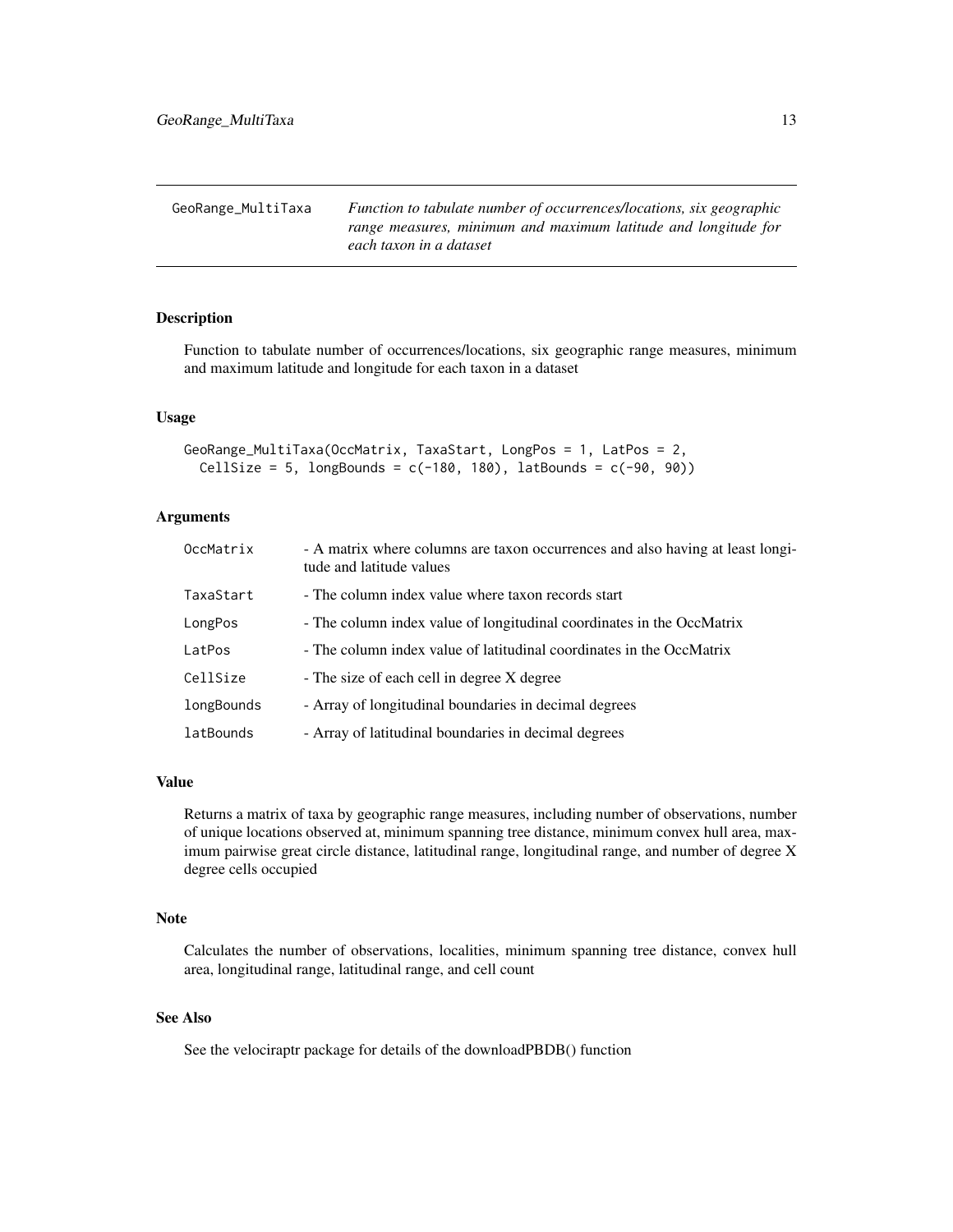# Examples

```
## Not run:
data(BivalvePBDB)
BivalveMatrix<-CoordList_PBDB(BivalvePBDB)
GeoRange_MultiTaxa(OccMatrix=BivalveMatrix,TaxaStart=3)
```
## End(Not run)

GeoRarefaction\_MultiTaxa

*Calculates six geographic range measures at resampled a number of time from specified sample sizes*

# Description

Calculates six geographic range measures at resampled a number of time from specified sample sizes

#### Usage

```
GeoRarefaction_MultiTaxa(nLocCut = 3, OccMatrix, TaxaStart, LongPos = 1,
 LatPos = 2, iter = 10, CellSize = 5, longBounds = c(-180, 180),
  latBounds = c(-90, 90), steps = c(1, 50, 40, 30, 20, 10, 5),
  replacePts = FALSE)
```
#### Arguments

| nLocCut    | - The minimum number of locations a taxon must be seen at to have geographic<br>range measures calculated                 |
|------------|---------------------------------------------------------------------------------------------------------------------------|
| OccMatrix  | - A matrix where columns are taxon occurrences and also having at least longi-<br>tude and latitude values                |
| TaxaStart  | - The column index value where taxon records start                                                                        |
| LongPos    | - The column index value of longitudinal coordinates in the OccMatrix                                                     |
| LatPos     | - The column index value of latitudinal coordinates in the OccMatrix                                                      |
| iter       | - The number of times a taxon's locations are resampled at each step size                                                 |
| CellSize   | - The size of each cell in degree X degree                                                                                |
| longBounds | - Array of longitudinal boundaries in decimal degrees                                                                     |
| latBounds  | - Array of latitudinal boundaries in decimal degrees                                                                      |
| steps      | - Array of the values representing the number of points to be subsampled for<br>each taxon                                |
| replacePts | - A logical value indicating whether points are allowed to be sampled more than<br>once during each subsampling iteration |

<span id="page-13-0"></span>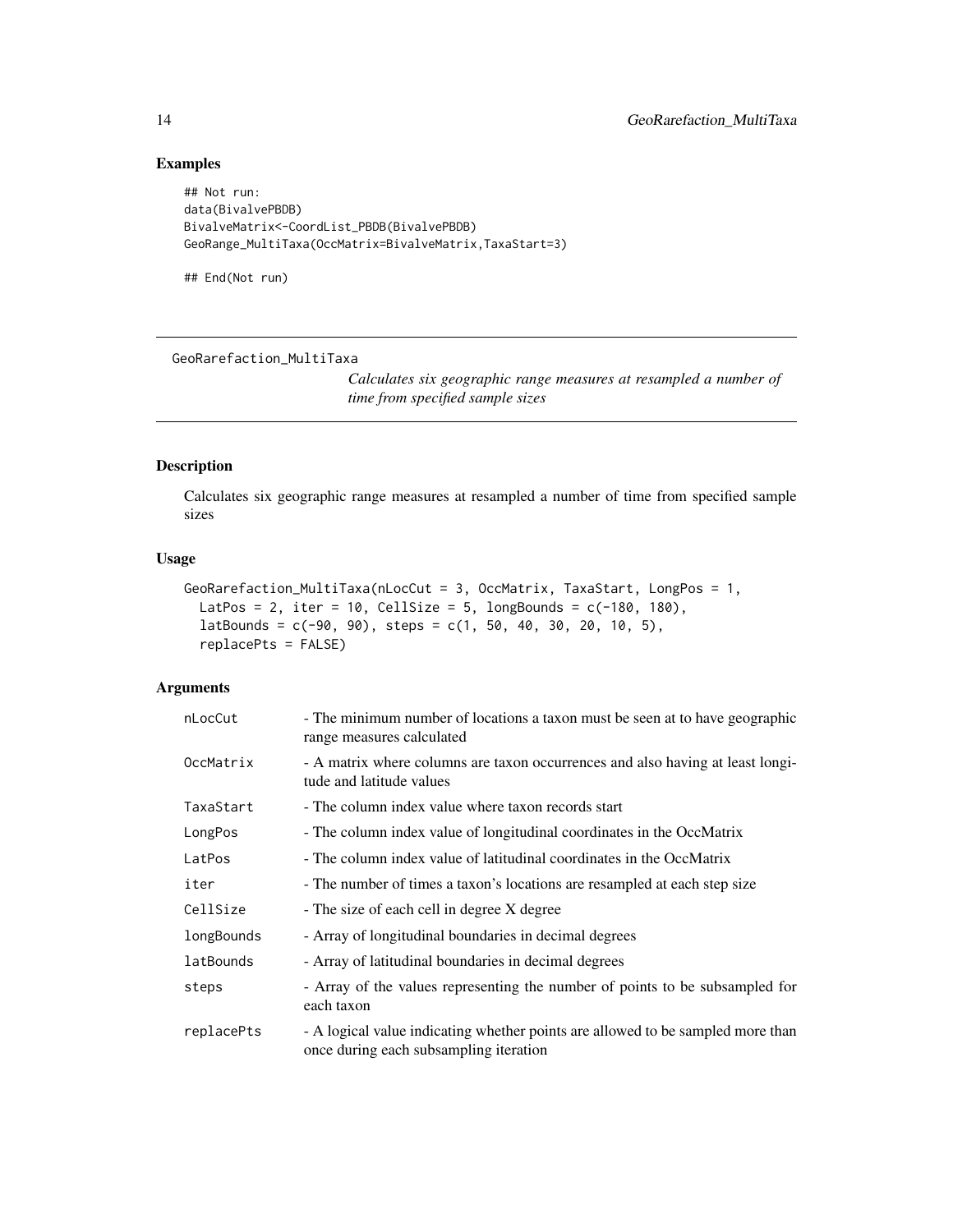#### <span id="page-14-0"></span>Details

The nLocCut parameter is the minimum number of distinct geographic locations a taxon must be observed at to have geographic range measures calcualted, if below retruns NA. The steps parameter typically begins with a 1 representing that all points should be used in calculations but this is not required. The replacePts parameter must be set to TRUE if any of the steps require a greater number of points to be sampled than there are actual locations for a taxon, otherwise the function will fail.

# Value

Returns a vector where each element is a taxon with a list of each geographic range measure as a separate matrix of values. Measures include minimum spanning tree distance, minimum convex hull area, maxmimum pairwise great circle distance, latitudinal range, longitudinal range, and number of degree X degree cells occupied.

# Note

If PEE values are to be calculated as a next step the steps parameter needs to have a value of 1 as its first value

#### See Also

See the velociraptr package for details of the downloadPBDB() function

#### Examples

```
## Not run:
data(BivalvePBDB)
BivalveMatrix<-CoordList_PBDB(BivalvePBDB)
GeoRarefaction_MultiTaxa(nLocCut=20,OccMatrix=BivalveMatrix,TaxaStart=3,replacePts=TRUE)
```
## End(Not run)

GeoRarefaction\_SingleTaxon

*Calculates six geographic range measures at specified sample sizes for a single taxon*

#### Description

Calculates six geographic range measures at specified sample sizes for a single taxon

#### Usage

```
GeoRarefaction_SingleTaxon(TName = "Bird1", OccMatrix, LongPos = 1,
 LatPos = 2, iter = 10, CellSize = 5, longBounds = c(-180, 180),
  latBounds = c(-90, 90), steps = c(1, 50, 40, 30, 20, 10, 5),
  replacePts = FALSE)
```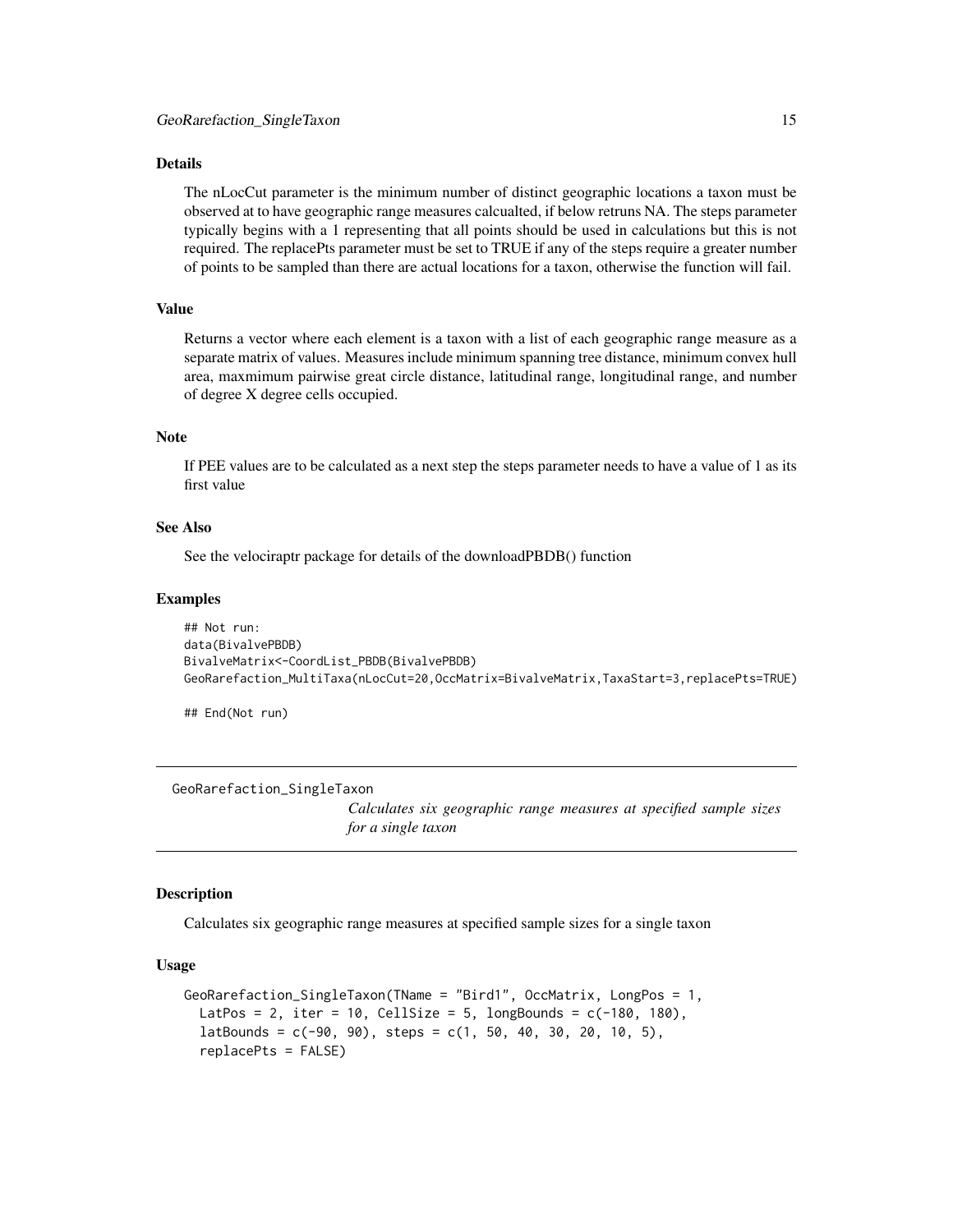#### Arguments

| TName      | - The name of the taxon of interest, as labeled in OccMatrix, as a string                                                 |
|------------|---------------------------------------------------------------------------------------------------------------------------|
| OccMatrix  | - A matrix where columns are taxon occurrences and also having at least longi-<br>tude and latitude values                |
| LongPos    | - The column index value of longitudinal coordinates in the OccMatrix                                                     |
| LatPos     | - The column index value of latitudinal coordinates in the OccMatrix                                                      |
| iter       | - The number of times a taxon's locations are resampled at each step size                                                 |
| CellSize   | - The size of each cell in degree X degree                                                                                |
| longBounds | - Array of longitudinal boundaries in decimal degrees                                                                     |
| latBounds  | - Array of latitudinal boundaries in decimal degrees                                                                      |
| steps      | - Array of the values representing the number of points to be subsampled for<br>each taxon                                |
| replacePts | - A logical value indicating whether points are allowed to be sampled more than<br>once during each subsampling iteration |

# Details

The nLocCut parameter is the minimum number of distinct geographic locations a taxon must be observed at to have geographic range measures calcualted, if below retruns NA. The steps parameter typically begins with a 1 representing that all points should be used in calculations but this is not required. The replacePts parameter must be set to TRUE if any of the steps require a greater number of points be locations be sampled than are available for a taxon, otherwise the function will fail.

#### Value

Returns a list of each geographic range measure as a separate matrix of values. Measures include minimum spanning tree distance, minimum convex hull area, maximum pairwise great circle distance, latitudinal range, longitudinal range, and number of degree X degree cells occupied.

# Note

If PEE values are to be calculated as a next step the steps parameter needs to have a value of 1 as its first value

# Examples

```
## Not run:
data(BivalvePBDB)
BivalveMatrix<-CoordList_PBDB(BivalvePBDB)
GeoRarefaction_SingleTaxon(TName=names(BivalveMatrix)[3],OccMatrix=BivalveMatrix,replacePts=TRUE)
```
## End(Not run)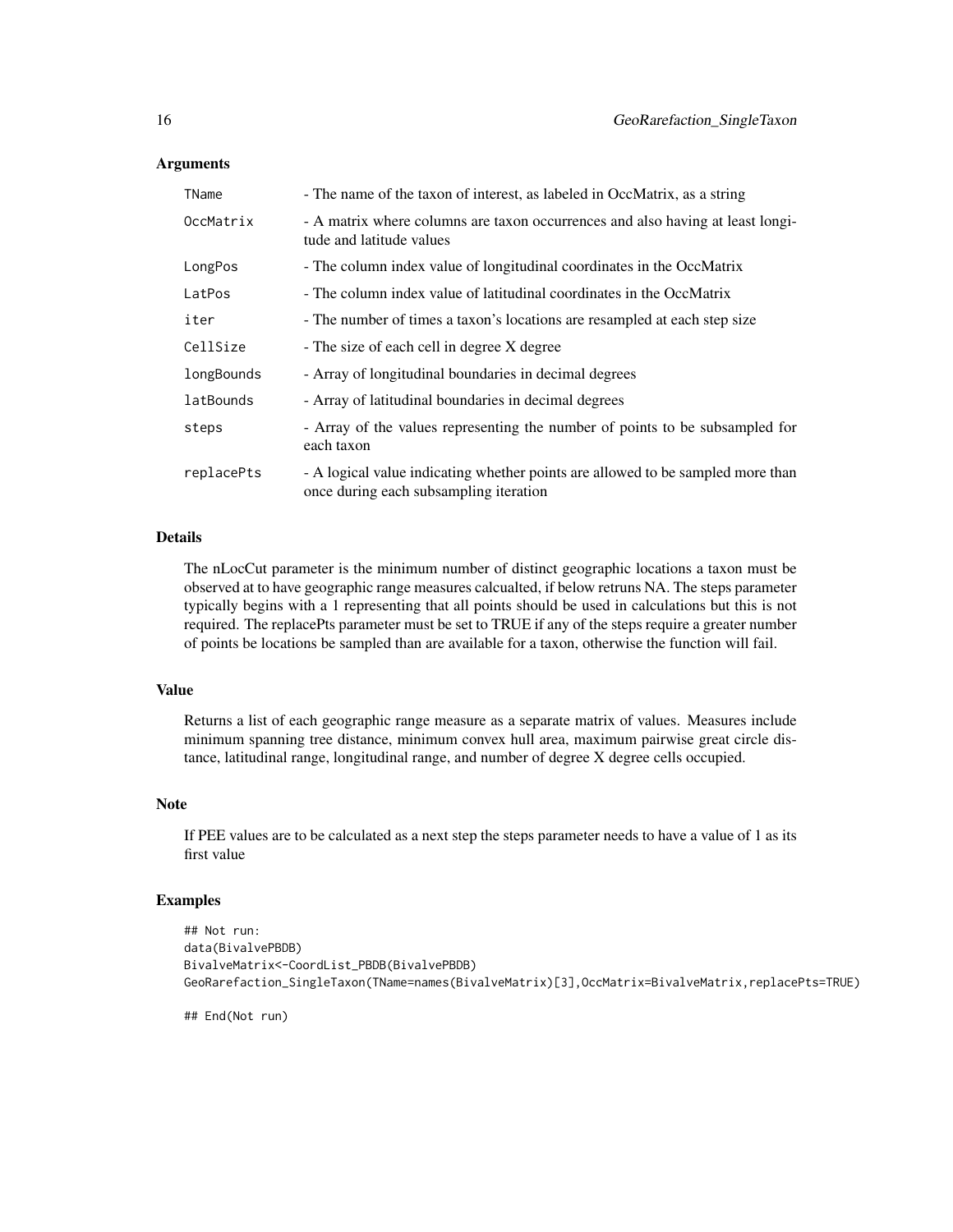<span id="page-16-0"></span>

Prints Hello, world!

#### Usage

hello()

# Value

Prints 'Hello, world!

HorseShoeArea *Function to calcuate the area of a given horseshoe shape*

# **Description**

Function to calcuate the area of a given horseshoe shape

#### Usage

```
HorseShoeArea(HorseShoeShape)
```
#### Arguments

HorseShoeShape - Object containing the outline of a horseshoe shape, output from PtsAlgHorse-Shoe function

#### Value

Returns the area of the horseshoe shape with the circular and rectangular portions separated

#### Note

Currently forces use of a height  $5/4$  width and  $r2=2*r1$  of origin (center)

# References

[1] From http://mathforum.org/library/drmath/view/51816.html

```
HorseShoeTest<-PtsAlgHorseShoe(z=2000,spacing=1,endAngles=c(-90,90))
HorseShoeArea(HorseShoeTest)
```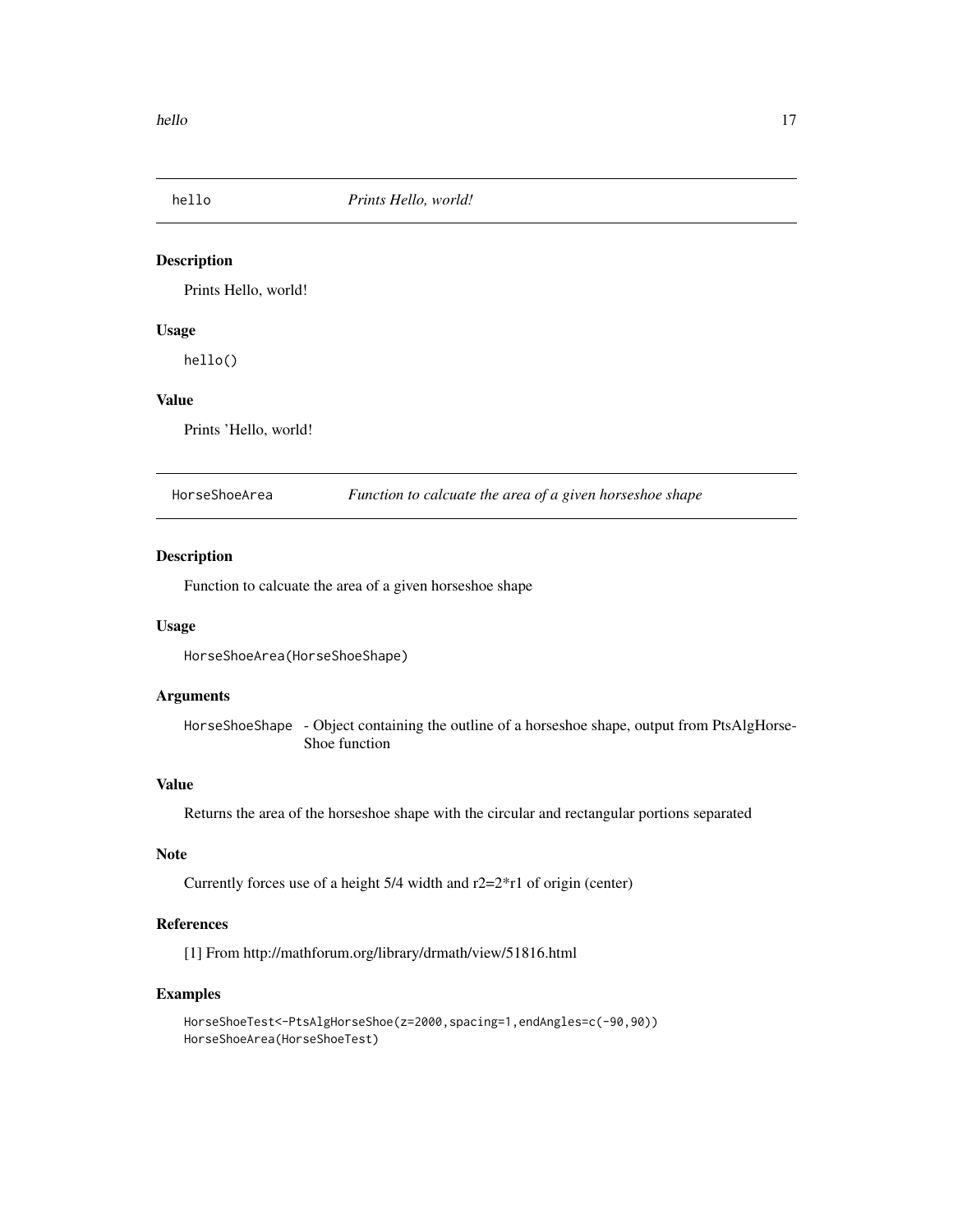<span id="page-17-0"></span>

Calculates the latitudinal range in degrees and kilometers

#### Usage

LatRg(lats)

# Arguments

lats - Latitudinal occurrences in decimal degrees

# Value

Returns the outermost coordinates of the set, the latitudinal span in degrees and in kilometers

# Examples

lats<-c(-23,56,-2,45,66) LatRg(lats)

| LongRg | Calculates the longitudinal range in degrees and kilometers, assuming |
|--------|-----------------------------------------------------------------------|
|        | a latitude of 45 degrees for all points by default. Accounts for the  |
|        | possibility of wrapping around the globe.                             |

# Description

Calculates the longitudinal range in degrees and kilometers, assuming a latitude of 45 degrees for all points by default. Accounts for the possibility of wrapping around the globe.

# Usage

LongRg(longs, lats = 45)

# Arguments

| longs | - Longitudinal occurrences in decimal degrees                                      |
|-------|------------------------------------------------------------------------------------|
| lats  | - A single value representing the latitude to calculate longitudinal distance from |
|       | or a list of latitudinal coordinates in decimal degrees                            |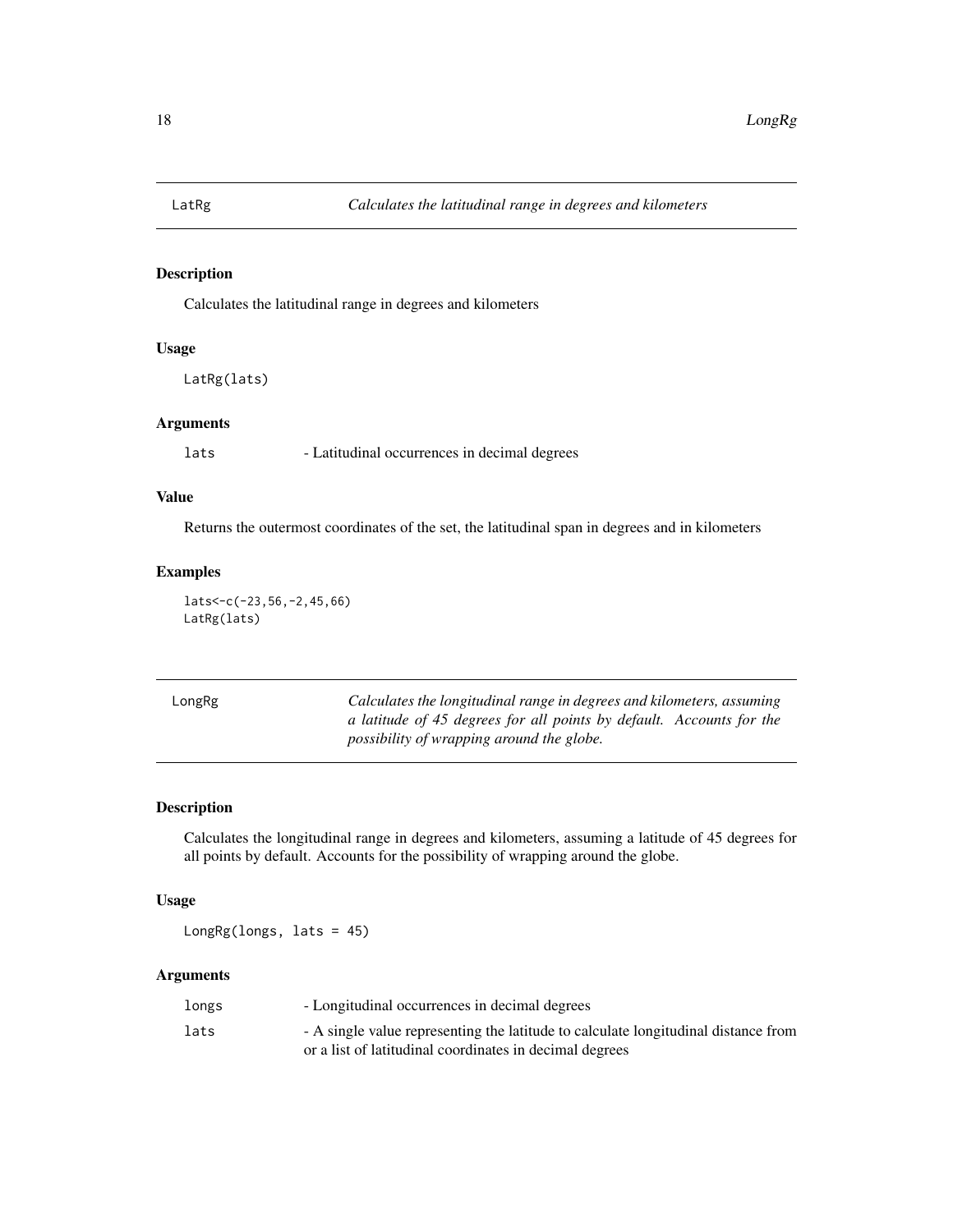#### <span id="page-18-0"></span>MSTDist 2008 and 2008 and 2008 and 2008 and 2008 and 2008 and 2008 and 2008 and 2008 and 2008 and 2008 and 200

# Details

Calculates the longitudinal range as 360-largest longitudinal gap and accounts for the possbility that a taxon's range wraps around the prime meridian

#### Value

Returns the outermost coordinates of the set, the longitudinal span in degrees and in kilometers

# Examples

```
longs<-c(133,76,-77,7,-80)
lats < -c(45)LongRg(longs)
```

| MSTDist | Calculates the minimum spanning tree distance, in kilometers, using |  |
|---------|---------------------------------------------------------------------|--|
|         | Prim's Algorithm [1]                                                |  |

# Description

Calculates the minimum spanning tree distance, in kilometers, using Prim's Algorithm [1]

#### Usage

MSTDist(longs, lats)

#### Arguments

| longs | - Longitudinal occurrences in decimal degrees |
|-------|-----------------------------------------------|
| lats  | - Latitudinal occurrences in decimal degrees  |

#### Details

Uses Prim's algorithm for finding the minimum spanning tree, time-consuming calculation as the number of locations increases past 1000

#### Value

Returns the minimum spanning tree distance in kilometers, the pairwise distance matrix of occurrences, the order points were connected in, and a 2-column array of coordinates

#### References

[1] Prim, R.C. 1957. Shortest Connection Networks and Some Generalizations. The Bell System Technical Journal 36:1389-1401.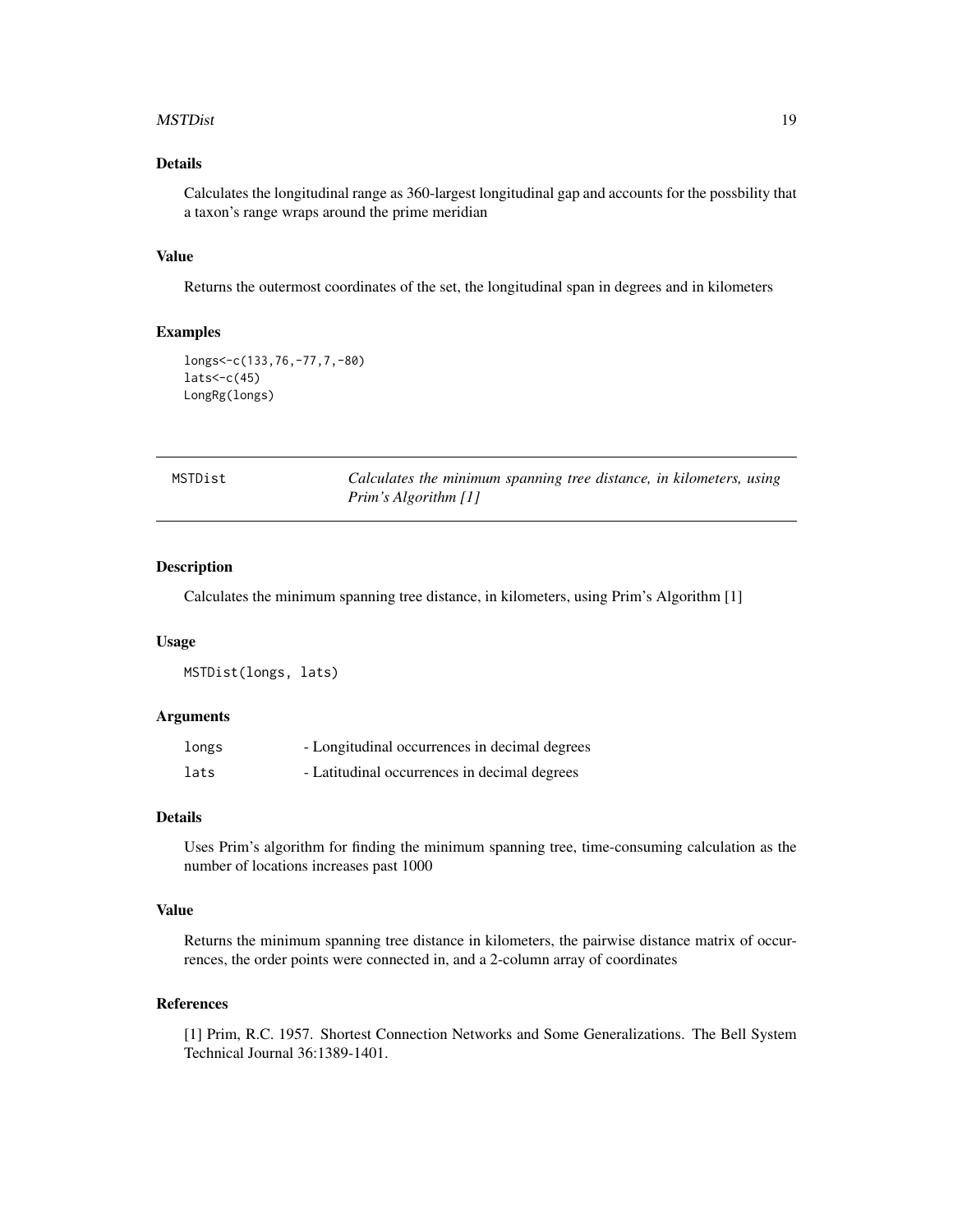#### Examples

```
longs<-c(12,34,-55)
lats<-c(-41,3,56)
MSTDist(longs,lats)
```

| MSTDist FromMat | Calculates the minimum spanning tree distance, in kilometers, using |
|-----------------|---------------------------------------------------------------------|
|                 | Prim's Algorithm [1] and a previously calculated pairwsie distance  |
|                 | matrix                                                              |

#### Description

Calculates the minimum spanning tree distance, in kilometers, using Prim's Algorithm [1] and a previously calculated pairwsie distance matrix

#### Usage

MSTDist\_FromMat(longs, lats, DistMat)

# Arguments

| longs   | - Longitudinal occurrences in decimal degrees                           |
|---------|-------------------------------------------------------------------------|
| lats    | - Latitudinal occurrences in decimal degrees                            |
| DistMat | - Pairwsie distance matrix of coordinates, from the PWMatrix() function |

#### Details

Uses Prim's algorithm for finding the minimum spanning tree

#### Value

Returns the minimum spanning tree distance in kilometers, the pairwise distance matrix of occurrences, the order points were connected in, and a 2-column array of coordinates

# References

[1] Prim, R.C. 1957. Shortest Connection Networks and Some Generalizations. The Bell System Technical Journal 36:1389-1401.

```
MSTCalc<-MSTDist(longs=c(22,44,-12,67),lats=c(-77,56,22,56))
MSTDist_FromMat(MSTCalc$Longitude,MSTCalc$Latitude,MSTCalc$MST_DistMat)
```
<span id="page-19-0"></span>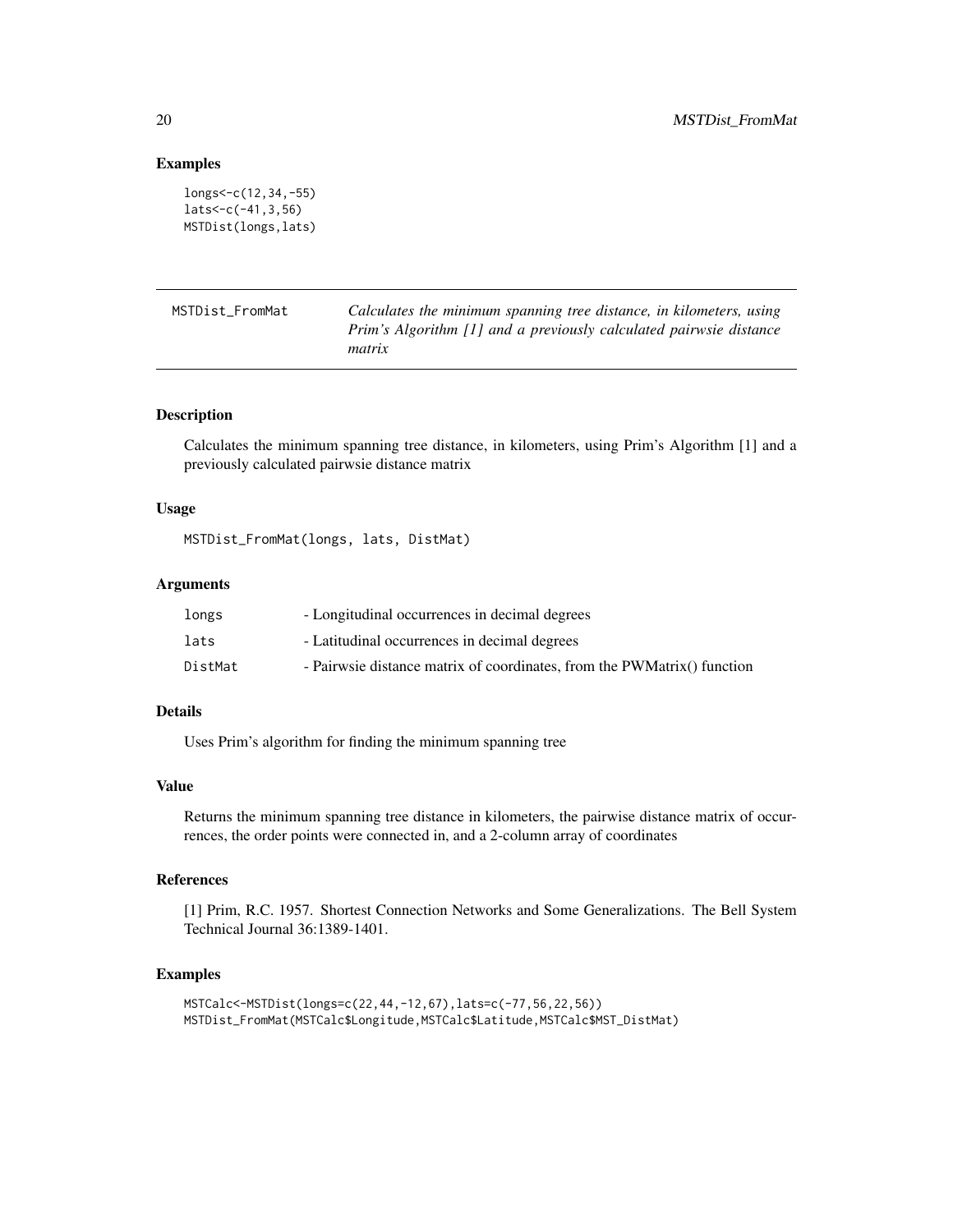<span id="page-20-0"></span>

Function to compile the PBDB\_PEE\_SingleTaxon output for a list of taxa

#### Usage

PEE\_MultiTaxa(GeoRare\_Multi)

#### Arguments

GeoRare\_Multi - The list of geographic range measures calculated from the GeoRarefaction\_MultiTaxa function

#### Value

Returns a vector list of six geographic range measures matrix with percent error of estimates [1] for each value

#### References

[1] Russell, M.P. & D.R. Lindberg. 1988. Real and Random Patterns Associated with Molluscan Spatial and Temporal Distributions. Paleobiology 14:322-330.

#### See Also

See the velociraptr package for details of the downloadPBDB() function

#### Examples

```
## Not run:
data(BivalvePBDB)
BivalveMatrix<-CoordList_PBDB(BivalvePBDB)
BivalveGeo<-GeoRarefaction_MultiTaxa(nLocCut=20,OccMatrix=BivalveMatrix,TaxaStart=3,replacePts=TRUE)
PEE_MultiTaxa(BivalveGeo)
```
## End(Not run)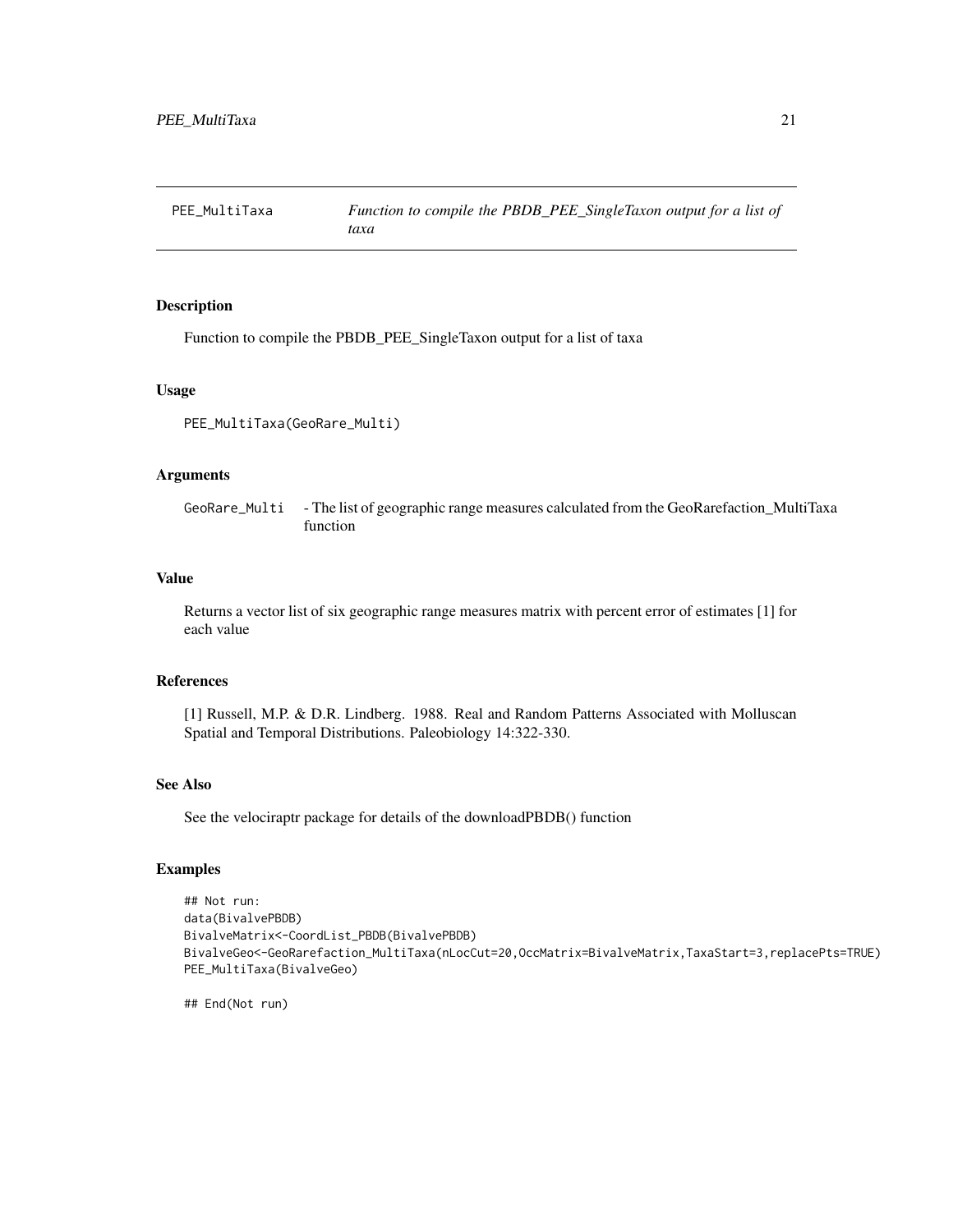<span id="page-21-0"></span>

Function to calculate PEE [1] matrices for all the geographic range measures

#### Usage

```
PEE_SingleTaxon(GeoRare, TName = "Brach 1")
```
# Arguments

| GeoRare | - The list of geographic range measures calculated from the GeoRarefaction_SingleTaxon<br>or GeoRarefaction MultiTaxa functions |
|---------|---------------------------------------------------------------------------------------------------------------------------------|
| TName   | - Name of the target taxon for analysis as a string                                                                             |

# Value

Returns a list of six geographic range measures matrix with percent error of estimates for each value

# References

[1] Russell, M.P. & D.R. Lindberg. 1988. Real and Random Patterns Associated with Molluscan Spatial and Temporal Distributions. Paleobiology 14:322-330.

#### See Also

See the velociraptr package for details of the downloadPBDB() function

# Examples

```
## Not run:
data(BivalvePBDB)
BivalveMatrix<-CoordList_PBDB(BivalvePBDB)
BivalveGeo<-GeoRarefaction_MultiTaxa(nLocCut=50,OccMatrix=BivalveMatrix,TaxaStart=3,iter=20)
PEE_SingleTaxon(GeoRare=BivalveGeo,TName=names(BivalveGeo)[3])
```
## End(Not run)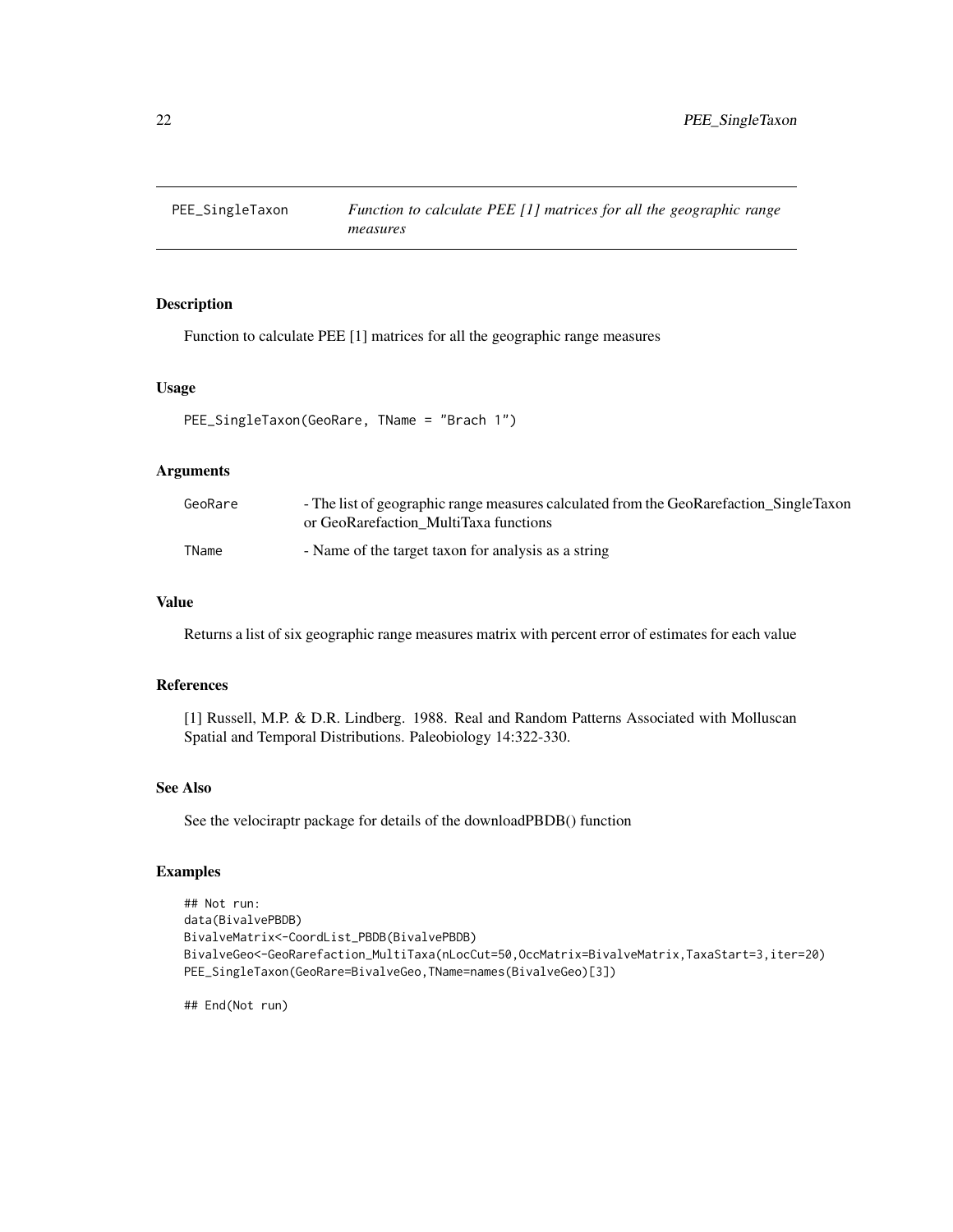<span id="page-22-0"></span>

Plots the minimum convex hull of a set of coordinates

# Usage

```
PlotConvexHull(xcoord, ycoord, lcolor = "blue")
```
# Arguments

| xcoord | - Array of x-coordinates or longitudinal values                                  |
|--------|----------------------------------------------------------------------------------|
| ycoord | - Array of y-coordinates or latitudinal values                                   |
| lcolor | - String or integer value indicating the color of the convex hull boundary lines |

# Value

Plots a minimum convex hull

# Note

This function does not account for the possibility of points crossing the prime meridian and in cases where this occurs the convex hull shown will be incorrect

# Examples

```
longs<-c(20,20,40,40)
lats < -c(-5, 5, -5, 5)PlotConvexHull(xcoord=longs,ycoord=lats)
```
PlotMST *Plots the minimum spanning tree of a set of coordinates*

# Description

Plots the minimum spanning tree of a set of coordinates

# Usage

```
PlotMST(MSTCalc, color = "black", symbol = 16, xlimit = "NA",
 ylimit = "NA")
```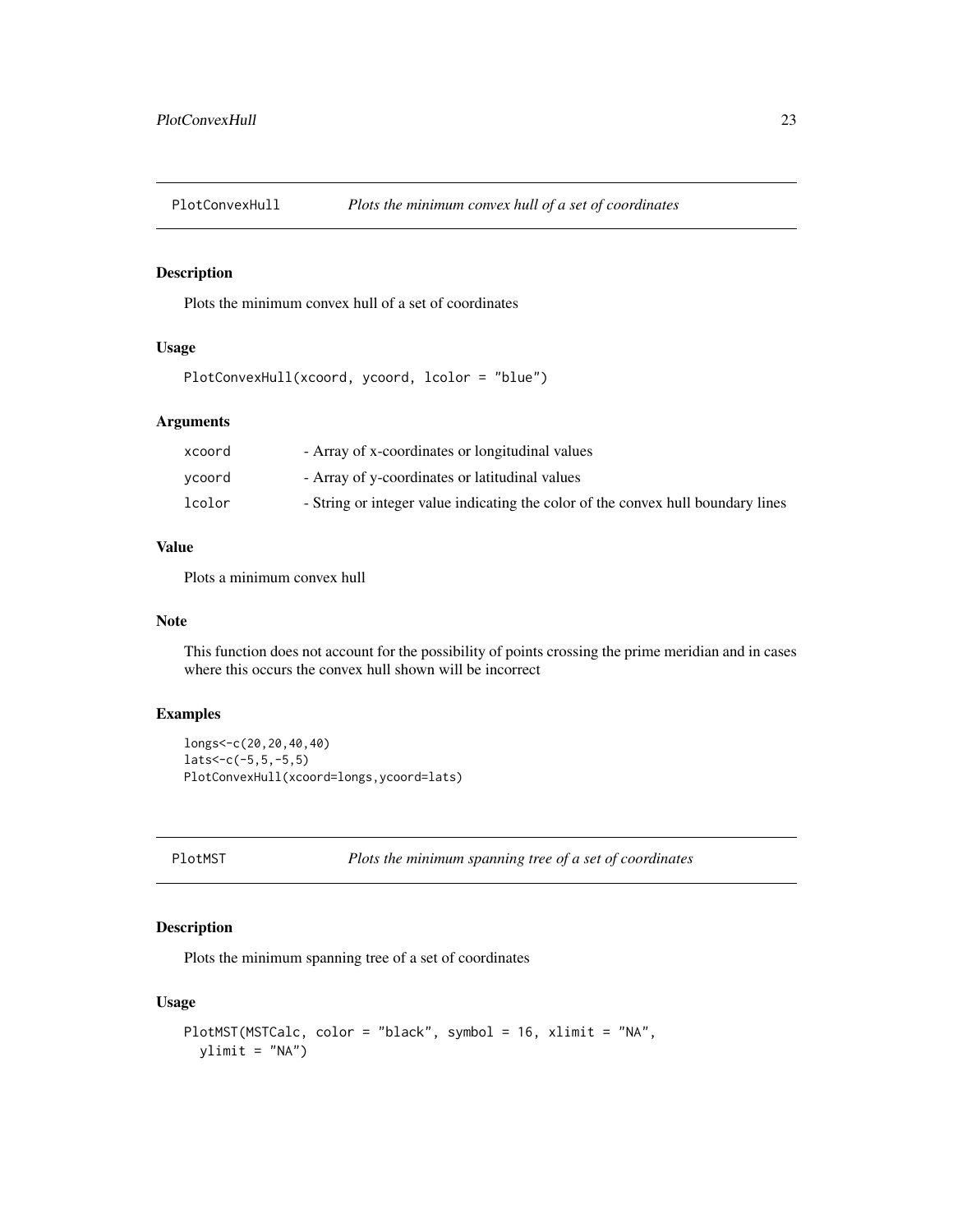# <span id="page-23-0"></span>Arguments

| MSTCalc | - Output from the MSTD ist function                                     |
|---------|-------------------------------------------------------------------------|
| color   | - Color of the lines connecting point                                   |
| symbol  | - Symbol value for the pch graphical parameter for plotting coordinates |
| xlimit  | - Array of values denoting the x-axis limits                            |
| ylimit  | - Array of values denoting the y-axis limits                            |

# Value

Plots a minimum spanning tree

# Note

If the xlimit and ylimit parameters are left to their default values the axis ranges are based on the minimum and maximum values of the coordinates This function does not account for the possibility of points crossing the prime meridian and in cases where this occurs lines will cut across the entire plot

# Examples

```
w<-MSTDist(longs=c(23,78,-23,56),lats=c(21,4,55,-3))
PlotMST(MSTCalc=w)
```

| Plot Rarefaction | Plots the measured value versus rarefied samples or percent error of |
|------------------|----------------------------------------------------------------------|
|                  | estimates (PEE) of a rarefied samples for a geographic range measure |

# Description

Plots the measured value versus rarefied samples or percent error of estimates (PEE) of a rarefied samples for a geographic range measure

#### Usage

```
Plot_Rarefaction(Mes1_AllTaxa, Mes2_AllTaxa, symbol = 20, measure = 2,
  SampSize = 1, color = "black")
```
# Arguments

| Mes1_AllTaxa | - Vector list of measured values for multiple taxa, from the GeoRarefaction MultiTaxa<br>function, or PEE calculations for multiple taxa, from from PEE MultiTaxa func-<br>tion |
|--------------|---------------------------------------------------------------------------------------------------------------------------------------------------------------------------------|
| Mes2_AllTaxa | - Vector list of measured values for multiple taxa, output from GeoRarefac-<br>tion MultiTaxa function                                                                          |
| symbol       | - Symbol used for plotting, as per pch graphical parameter                                                                                                                      |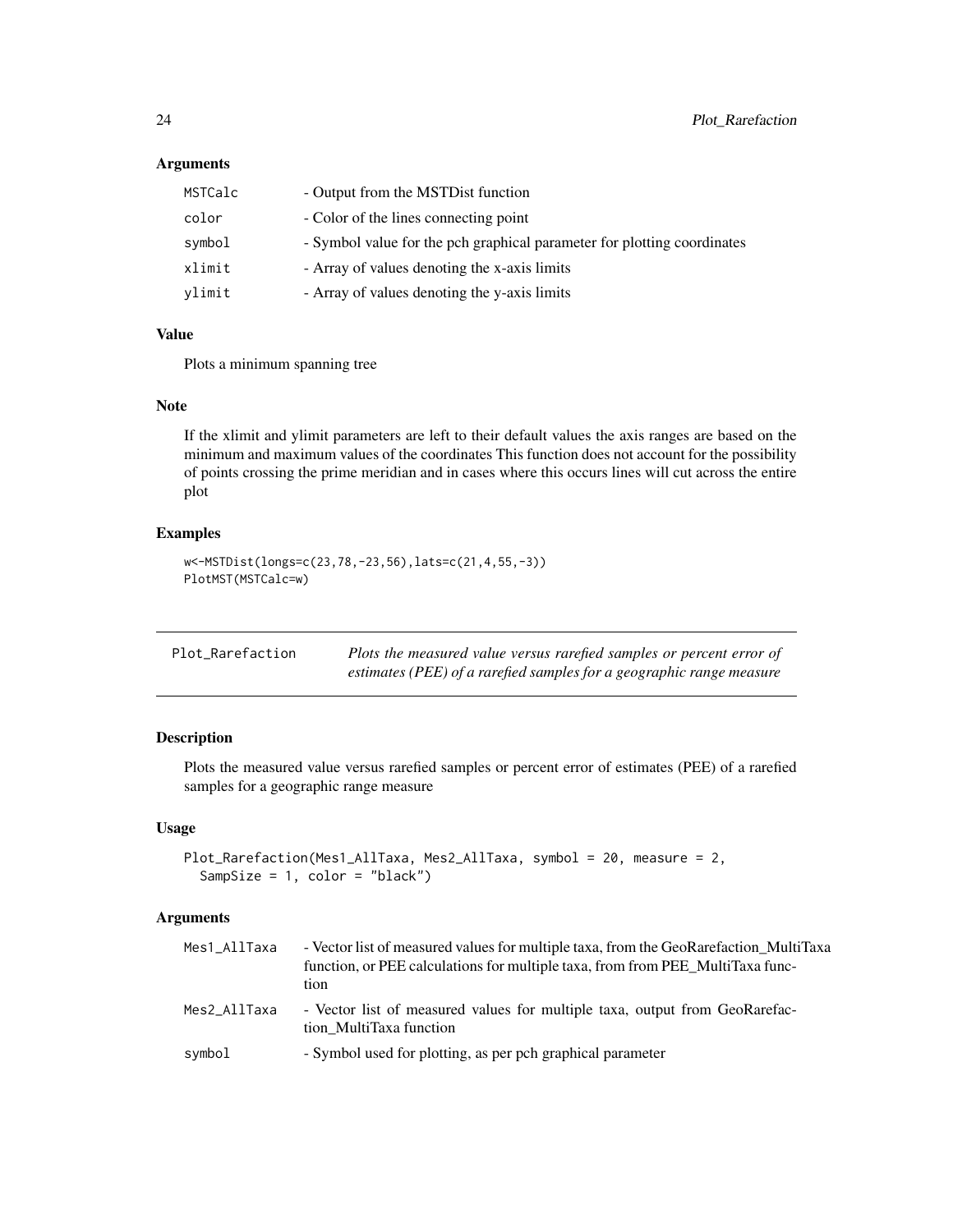# <span id="page-24-0"></span>PtsAlgHorseShoe 25

| measure  | - Specifies which measure to be plotted, 2=MST 3=CH 4=GCD 5=LatRg 6=Lon-<br>g $Rg$ 7=CellCount |
|----------|------------------------------------------------------------------------------------------------|
| SampSize | - Specifies the index value of the rarefaction sample size from the PEE AllTaxa<br>parameter   |
| color    | - Specifies the color of symbols being plotted                                                 |

# Details

For each taxon for a specific geographic range measure using 95 Measure paramter is the ordinal position of the measure of interest 2=MST,3=CH,4=GCD,5=LatRg,6=LongRg,7=CellCount Samp-Size parameter indicates the index column position of steps size, default is first column (all points)

#### Value

Returns a plot of measured geographic range values or PEE versus true value for a specific geographic range measure at varying sample sizes

#### Examples

```
## Not run:
data(BivalvePBDB)
BivalveMatrix<-CoordList_PBDB(BivalvePBDB)
BivalveGeo<-GeoRarefaction_MultiTaxa(nLocCut=20,OccMatrix=BivalveMatrix,TaxaStart=3,replacePts=TRUE)
BivalvePEE<-PEE_MultiTaxa(BivalveGeo)
Plot_Rarefaction(BivalvePEE,BivalveGeo,symbol=20,measure=2,SampSize=2)
```
## End(Not run)

PtsAlgHorseShoe *Function to find points along a horseshoe shape*

# Description

Function to find points along a horseshoe shape

#### Usage

```
PtsAlgHorseShoe(z, spacing = 1, endAngles = c(-90, 90))
```
#### Arguments

| z         | - Distance in kilometers from the center of the horseshoe to its lower boundary                          |
|-----------|----------------------------------------------------------------------------------------------------------|
| spacing   | - Degrees between successive point outlining the horseshoe shape                                         |
| endAngles | - Array of values denoting the degree of rotation for the circular part of the<br>horseshoe distribution |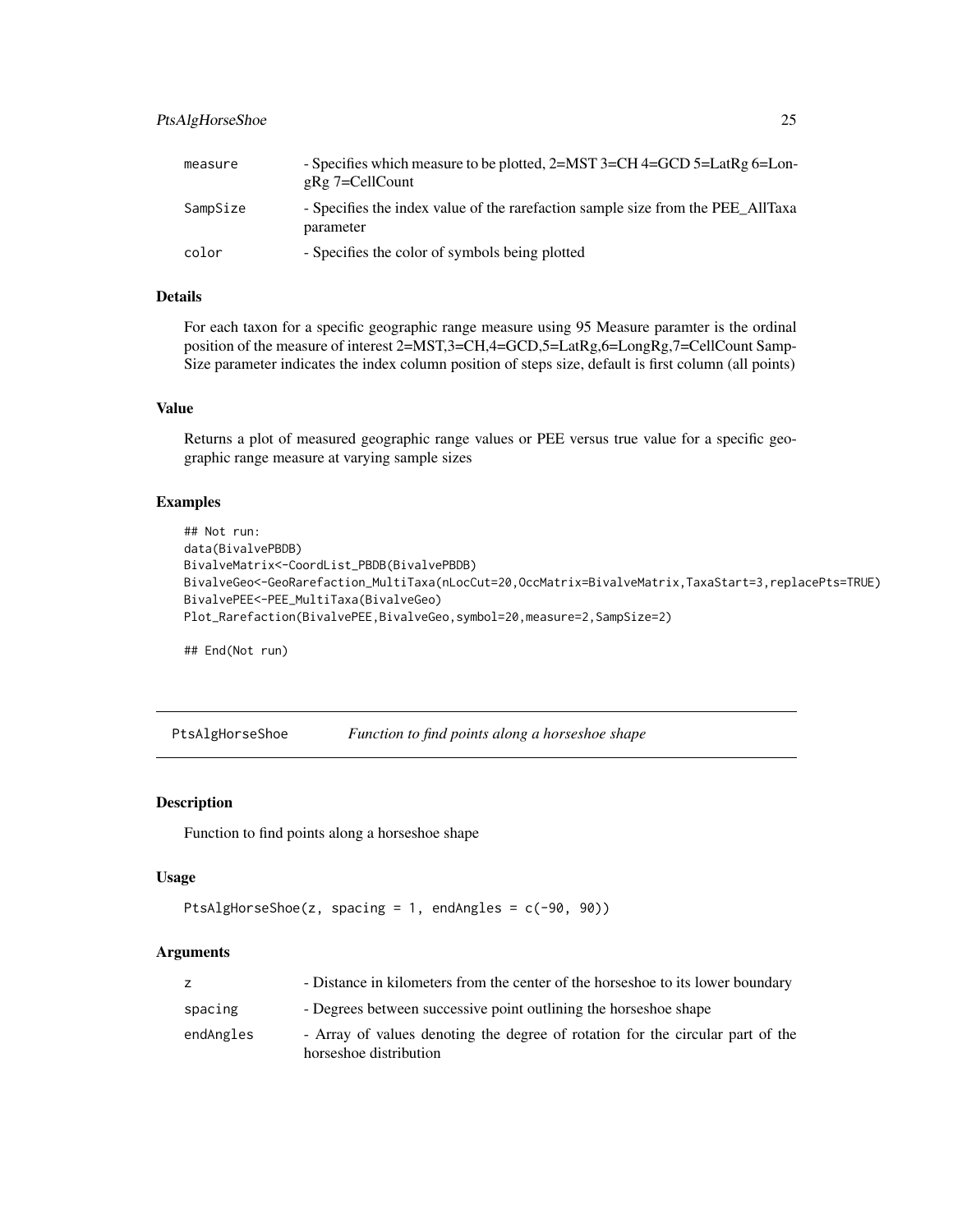# <span id="page-25-0"></span>Details

Currently forces use 0,0 as the center, a height  $5/4$  width, and  $r2=2*r1$  of origin (center)

# Value

Returns a 2-dimensional array of decimal degree coordinates outlining a horseshoe shape

# Note

Currently only works when endAngles are multiples of -90,90; otherwise rectangle point positions are off

#### References

[1] From http://mathforum.org/library/drmath/view/51816.html

# Examples

PtsAlgHorseShoe(z=2000,spacing=1,endAngles=c(-90,90))

| PWMatrix |  |
|----------|--|
|----------|--|

Creates a sparse pairwise distance matrix of a coordinate set

# Description

Creates a sparse pairwise distance matrix of a coordinate set

#### Usage

```
PWMatrix(Coords)
```
#### Arguments

Coords - Two-dimensional array of longitudinal and latitudinal coordinates output from CoordCollapse() function

#### Value

Returns a sparse pairwise distance matrix of great circle distances between pairs of points

```
longs<-runif(10,-22,33)
lats<-runif(10,-22,33)
Coords<-CoordCollapse(longs,lats)
PWMatrix(Coords)
```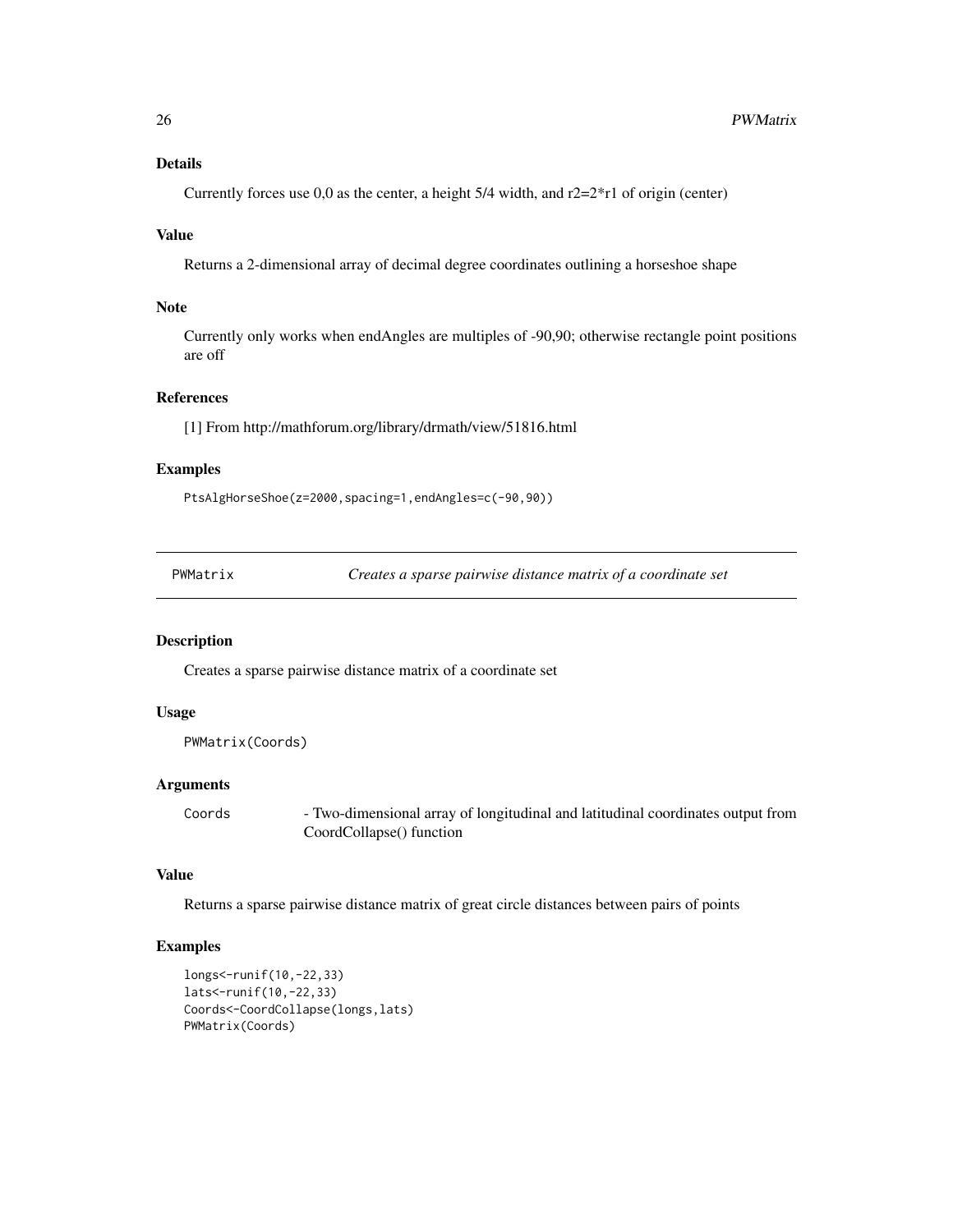<span id="page-26-0"></span>

Function to randomly generate points within a horseshoe-shape

#### Usage

```
RandHorseShoe(center = c(0, 0), npts = 100, HorseShoeShape, HRatio = 1.5,
 RadRatio = 0.5
```
#### Arguments

| center         | - Arrary containint the coordinates of the center of circular portion of the horse-<br>shoe in decimal degrees               |
|----------------|------------------------------------------------------------------------------------------------------------------------------|
| npts           | - Integer value indicating the number of points to generate within the horseshoe<br>shape                                    |
| HorseShoeShape | - Object containing the outline of a horseshoe shape, output from PtsAlgHorse-<br>Shoe function                              |
| HRatio         | - The ratio of the lower rectangle portions of the horseshoe to the outer radius of<br>the circular portion of the horseshoe |
| RadRatio       | - The ration of the of the outer to inner radius of the circular part of the horseshoe<br>shape                              |

#### Value

Returns a 2-dimensional array of decimal degree coordinates within the horseshoe shape and the total area of the shape

# Note

HRatio Currently defaults to 3/2 per the PtsAlgHorseShoe() function RadRatio currently defaults to  $1/2$  per the PtsAlgHorseShoe() function Center currently defaults to  $c(0,0)$  as this is always the center of the PtsAlgHorseShoe() function currently Function currently does not take acount of the decreasing surface area moving toward the poles so points closer to the poles will be overrepresented relative to the actual surface area they represent

```
HorseShoeTest<-PtsAlgHorseShoe(z=2000,spacing=1,endAngles=c(-90,90))
RandHorseShoe(center=c(0,0),npts=100,HorseShoeShape=HorseShoeTest)
```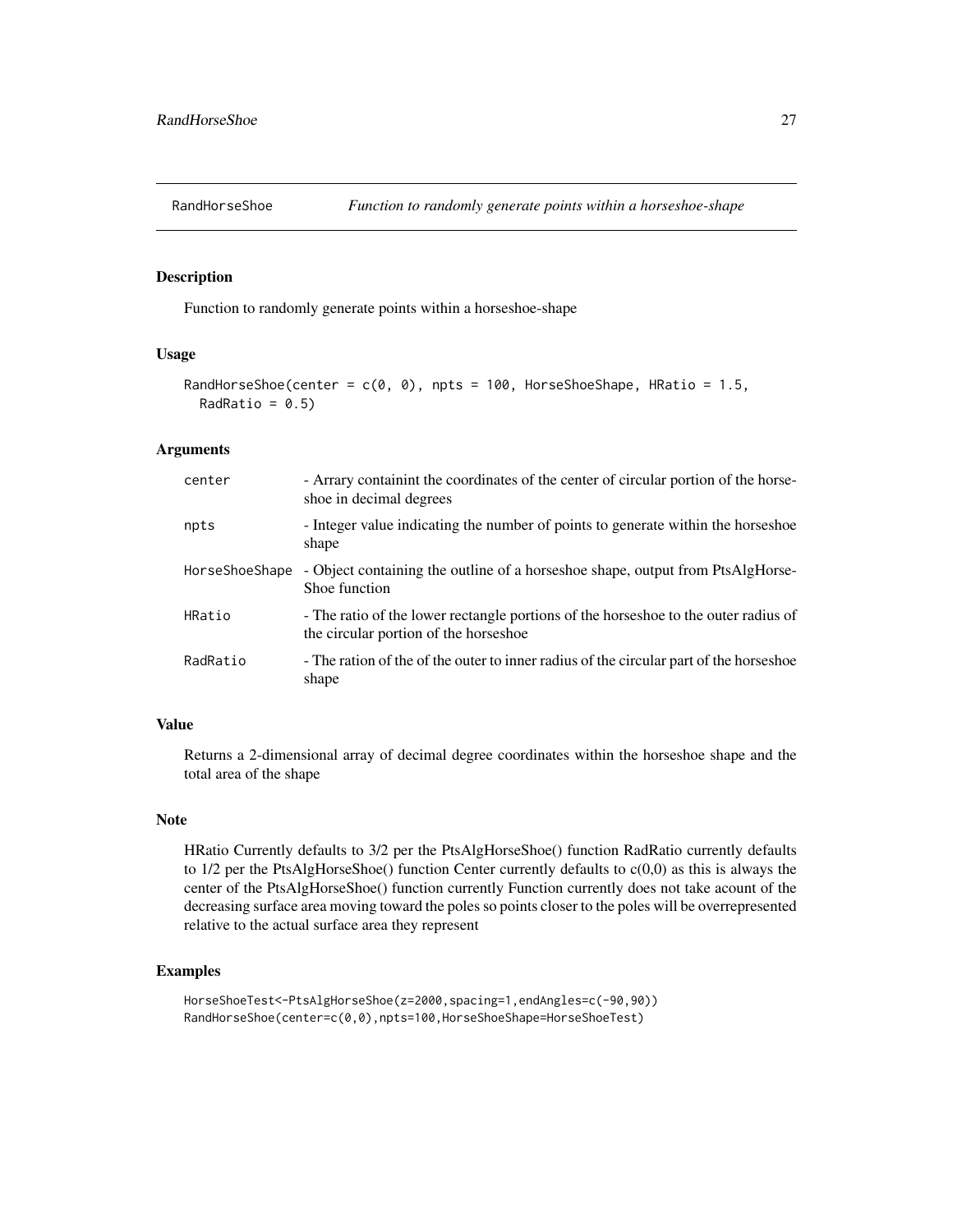<span id="page-27-0"></span>

Function to randomly generate points within a given rectangular shaped distribution

# Usage

RandRec(RecShape, npts = 100)

# Arguments

| RecShape | - The outline of a rectangular distribution output from the EqualAreaRectangle()<br>function |
|----------|----------------------------------------------------------------------------------------------|
| npts     | - The number of randomly generated points within the rectangular shape                       |

# Value

Returns a 2-dimensional array of decimal degree coordinates within a rectangular shape

#### Note

Function currently does not take acount of the decreasing surface area moving toward the poles so points closer to the poles will be overrepresented relative to the actual surface area they represent

```
HorseShoeTest<-PtsAlgHorseShoe(z=2000,spacing=1,endAngles=c(-90,90))
HorseShoePts<-RandHorseShoe(center=c(0,0),npts=100,HorseShoeShape=HorseShoeTest)
RecOutline<-EqualAreaRectangle(TargetArea=as.numeric(HorseShoePts$TotalArea_km2),error=0.001)
RandRec(RecShape=RecOutline,npts=100)
```